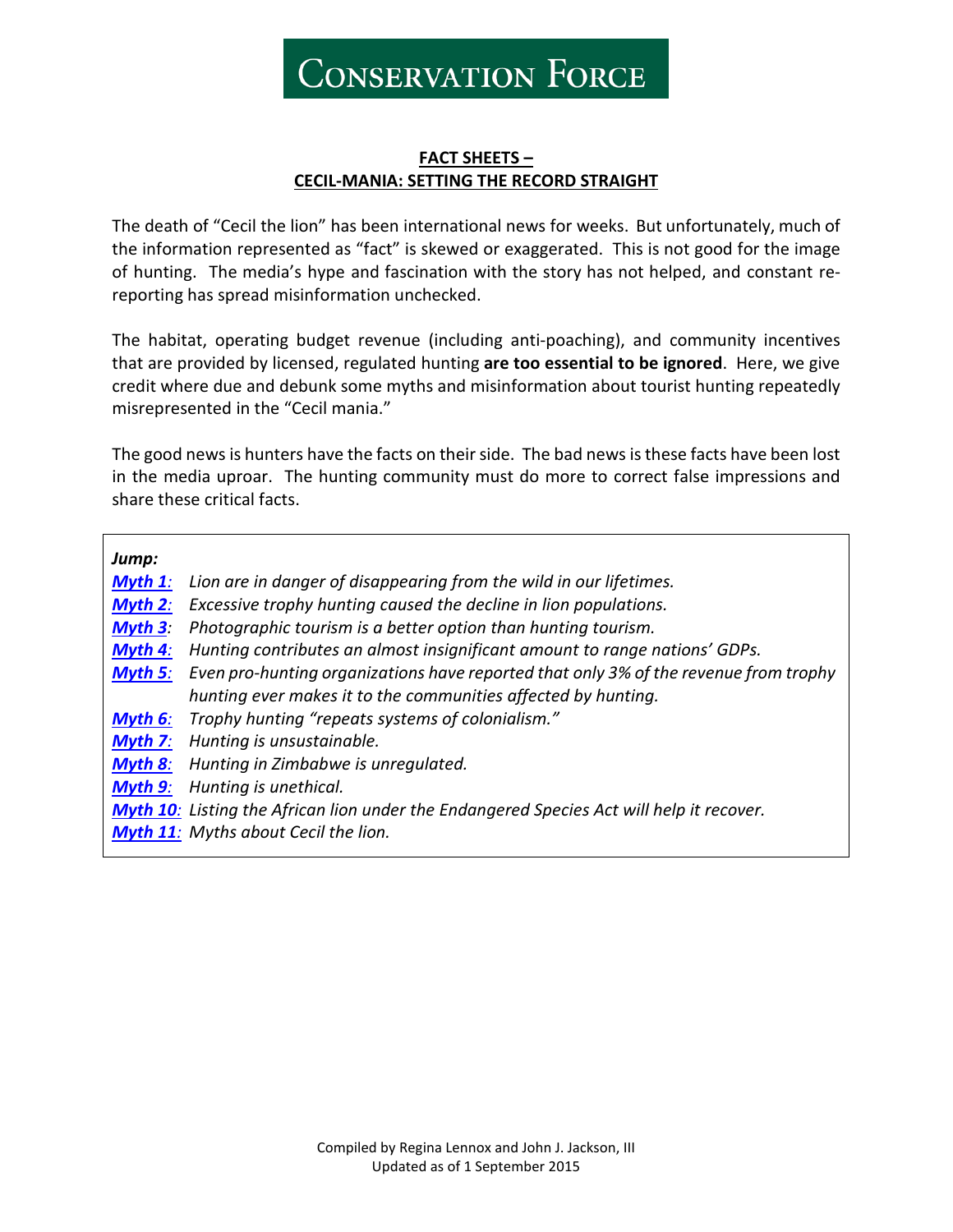<span id="page-1-0"></span>*Myth 1: Lion are "in danger of disappearing from the wild in our lifetimes."[1](#page-1-1)*

Reality: The latest continent-wide data compilation by Riggio ([2](#page-1-2)012),<sup>2</sup> published<sup>[3](#page-1-3)</sup> with a number of co-authors, estimated there are 32,000-35,000 lion in sub-Saharan Africa. In 2002 Chardonnet estimated that there were 32,000-38,000 lion – not such a different number, a decade before.[4](#page-1-4) The IUCN's 2015 *Red List* applied trend data from 47 surveyed populations to reach a "putative" or "inferred" estimate of 18,841-31,394 lion.<sup>[5](#page-1-5)</sup> This high-end estimate is close to Riggio and the low estimate follows the IUCN's intentionally "cautionary" approach,  $6$ and cannot be taken at its face. The *Red List* methodology took survey data (primarily from one scientist) from 47 populations with at least two surveys and inferred a trend from the changes in the surveys.<sup>[7](#page-1-7)</sup> This method omits, for example, all populations with only one survey and also considers Niassa Reserve an outlier. Thus, the IUCN estimate must be taken in context.

In fact, all "Chicken Little" statements about the extinction of the lion must be taken in context. A few key facts are often ignored:

- (1) Current lion population estimates remain fairly close to the 2002 Chardonnet estimate, while human populations grew by 29% since 2002.<sup>[8](#page-1-8)</sup>
- (2) As noted above, lion population estimates are likely low, because they do not include all surveys or density studies available. For instance, neither Riggio nor IUCN included the results of 2012 and 2013 lion spoor surveys conducted by Zimbabwe's Parks and Wildlife Management Authority<sup>[9](#page-1-9)</sup> or recent Chardonnet studies in Tanzania.

<span id="page-1-1"></span> $<sup>1</sup>$  This myth has been spread by, for example, the North American Director of the International Fund for Animal</sup> Welfare (IFAW), in an op-ed posted on National Geographic'[s website.](http://news.nationalgeographic.com/news/2013/08/130802-lions-trophy-hunting-extinction-opinion-animals-africa-conservation/)

<span id="page-1-2"></span><sup>2</sup> Jason S. Riggio, *[The African Lion \(Panthera leo leo\): A Continent-Wide Species Distribution Study and Population](http://dukespace.lib.duke.edu/dspace/bitstream/handle/10161/3714/Riggio_MP.pdf?sequence=1)  [Analysis](http://dukespace.lib.duke.edu/dspace/bitstream/handle/10161/3714/Riggio_MP.pdf?sequence=1)*, Master's Thesis for the Nichols School of the Environment, Duke University (May 2011), p. 40.

<span id="page-1-3"></span><sup>&</sup>lt;sup>3</sup> Jason Riggio et al., *[The Size of Savannah Africa: A Lion's \(Panthera leo\) View](http://www.panthera.org/sites/default/files/Size-of-Savannah-Africa-A-Lions-View-2012.pdf)*, Biodiversity Conservation (2 Dec. 2012).

<span id="page-1-4"></span><sup>4</sup> Philippe Chardonnet, *[Conservation of the African Lion: Contribution to a Status Survey](http://www.conservationforce.org/pdf/conservationoftheafricanlion_study_2_of_5.pdf)*, International Foundation for the Conservation of Wildlife and Conservation Force (2002), p. 32.

<span id="page-1-5"></span><sup>5</sup> Hans Bauer et al., *[Panthera leo](http://www.iucnredlist.org/details/full/15951/0)*, in *The IUCN Red List of Threatened Species* (2015 v.2).

<span id="page-1-6"></span> $6$  [Bauer et al.](http://www.iucnredlist.org/details/full/15951/0) (2015) ("The last assessment of extant Lion range is provided by Riggio et al. (2013); they identified 67 Lion areas comprising 3.4 million km<sup>2</sup>, which is 17% of historical range or about 25% of savanna Africa. We took the layers as a starting point, but made a few modifications to reflect the cautionary approach used by the IUCN Red List.").

<span id="page-1-7"></span> $<sup>7</sup>$  [Bauer et al.](http://www.iucnredlist.org/details/full/15951/0) (2015).</sup>

<span id="page-1-8"></span><sup>8</sup> World Bank, *[Population Series, World Development Indicators](http://databank.worldbank.org/data/reports.aspx?Code=SP.POP.TOTL&id=af3ce82b&report_name=Popular_indicators&populartype=series&ispopular=y)* (visited 17 Aug. 2015).

<span id="page-1-9"></span><sup>9</sup> For instance, the "References" section in the *[Red List](http://www.iucnredlist.org/details/full/15951/0)* does not include Zimbabwe Parks and Wildlife Management Authority's *Conservation Status of the African Lion (Panthera leo) in Zimbabwe* (Jan. 2015), which has recent spoor counts on pages 12-17.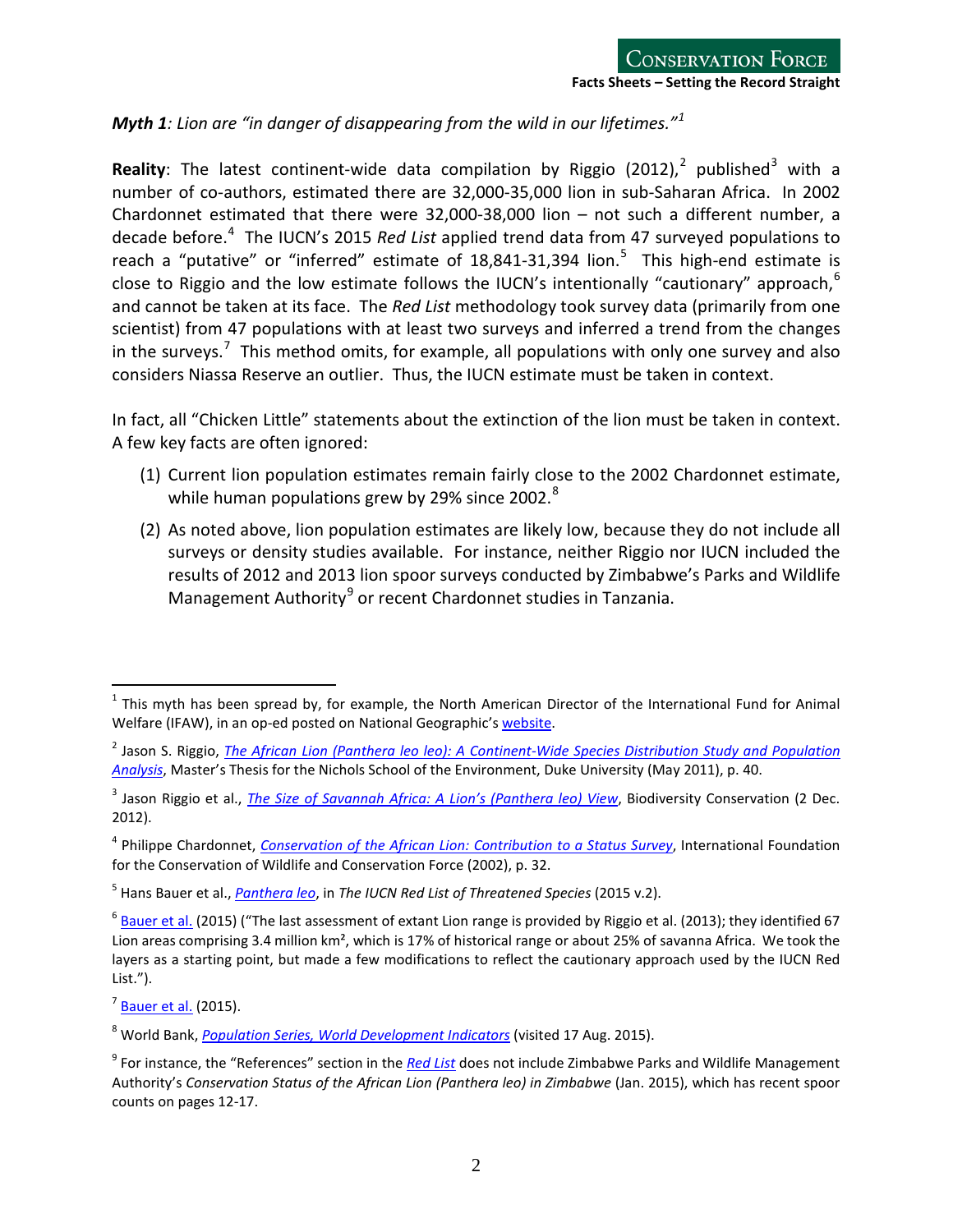(3) Riggio et al. estimated that approximately 24,000 lion inhabit "strongholds" – protected areas with positive growth trends and substantial populations of lion (500+).<sup>[10](#page-2-1)</sup> Because strongholds exist, Riggio concluded: "if conservation efforts are focused on protecting these lion strongholds and … potential strongholds … **25,000 lions can persist across the continent over the long-term**…." For this reason Riggio opined "petitions to upgrade the listing of the species to 'endangered' are premature...."<sup>[11](#page-2-2)</sup>

These key facts lead to one conclusion – while there is some decline in lion populations, lion are **not** likely to go extinct any time soon. Large populations (perhaps even larger than estimated) are essentially secure, and lion are prolific breeders who can recover quickly once threats are removed.<sup>[12](#page-2-3)</sup> Notably, the IUCN did not reclassify the lion in 2015, and it remains "Vulnerable" – **not** endangered. [13](#page-2-4) And leading scientists – including some representing WildCRU, the research unit studying Cecil – concur that (1) the lion "population decline has not been as dramatic as is frequently reported," and may have "ceased," (2) lion outside national parks primarily inhabit hunting areas, (3) "there is no evidence that population declines that occur outside of protected areas will extend into protected areas, and African lions are therefore not currently at risk of extinction," and (4) "there is widespread concern among the scientific community that listing of the African lion as endangered might impede the ability of stakeholders to utilise lion to generate financial income ... A perceived loss of value could also be detrimental to African lions."<sup>[14](#page-2-5)</sup>

## <span id="page-2-7"></span><span id="page-2-0"></span>*Myth 2: Excessive trophy hunting caused the decline in lion populations.[15](#page-2-6)*

**Reality**: Like the first myth, one fact has been blown way out of proportion. Licensed, regulated hunting does not have a population-level effect.<sup>[16](#page-2-7)</sup> And due to the fecundity of lion, they readily

<span id="page-2-1"></span> $^{10}$  "For a lion area to qualify as a stronghold, it must satisfy three qualifications: (1) contain at least 500 individuals, (2) be within protected areas or designated hunting areas, and (3) the numbers of lions must be stable or increasing as assessed by the IUCN Cat Specialist Group … If a lion area has at least 250 individuals but does not satisfy either requirement (2) or (3), it is a potential stronghold." [Riggio et al.](http://www.panthera.org/sites/default/files/Size-of-Savannah-Africa-A-Lions-View-2012.pdf) (2012), p. 6, 17.

<span id="page-2-2"></span> $11$  [Riggio](http://dukespace.lib.duke.edu/dspace/bitstream/handle/10161/3714/Riggio_MP.pdf?sequence=1) (2011), p. 59. Riggio et al. noted that lion are "intrinsically difficult to count accurately" because they are dispersed over large ranges, hunt at night, and blend into their surroundings. [Riggio et al.](http://www.panthera.org/sites/default/files/Size-of-Savannah-Africa-A-Lions-View-2012.pdf) (2012), p. 15.

<span id="page-2-3"></span><sup>12</sup> Craig Packer et al., *Impacts of Trophy Hunting on Lions in Eastern [and Southern Africa: Recent Offtake and Future](http://www.conservationforce.org/pdf/packer_trophyhunting_lion_2006.pdf)  [Recommendations](http://www.conservationforce.org/pdf/packer_trophyhunting_lion_2006.pdf)*, paper for the Eastern and Southern African Lion Conservation Workshop (11-13 Jan. 2006), p. 6 ("Intensive monitoring of the Hwange population reveals a rapid recovery from over-hunting. For example, there were 9-10 adult males in 7 coalitions in the study site in 2003 and 2004. But after a year of suspended trophy hunting, there were 17 adult males in 11 coalitions by the end of 2005."); Susan M. Miller & Paul J. Funston, *Rapid Growth Rates of Lion (Panthera leo) Populations in Small, Fenced Reserves in South Africa: A Management Dilemma*, South African Journal of Wildlife Research (Apr. 2014).

<span id="page-2-4"></span> $13$  [Bauer et al.](http://www.iucnredlist.org/details/full/15951/0) (2015).

<span id="page-2-5"></span><sup>&</sup>lt;sup>14</sup> P.D. Trethowan (WildCRU) et al., *[Response to the Mar. 2011 Petition to List African Lion as Endangered](http://www.regulations.gov/%23!documentDetail;D=FWS-R9-ES-2012-0025-2819)* (28 Jan.

<span id="page-2-6"></span><sup>2013) (</sup>Doc. ID FWS-R9-ES-2012-0025-2819 [documents with "Doc. ID" are available through regulations.gov]), p. 1.<br><sup>15</sup> This myth has been spread by, for example, the animal rights and welfare organizations who petitioned to African lion as endangered. See, e.g., [77 Fed. Reg. 70727,](http://www.fws.gov/policy/library/2012/2012-28310.pdf) 70731 (27 Nov. 2012).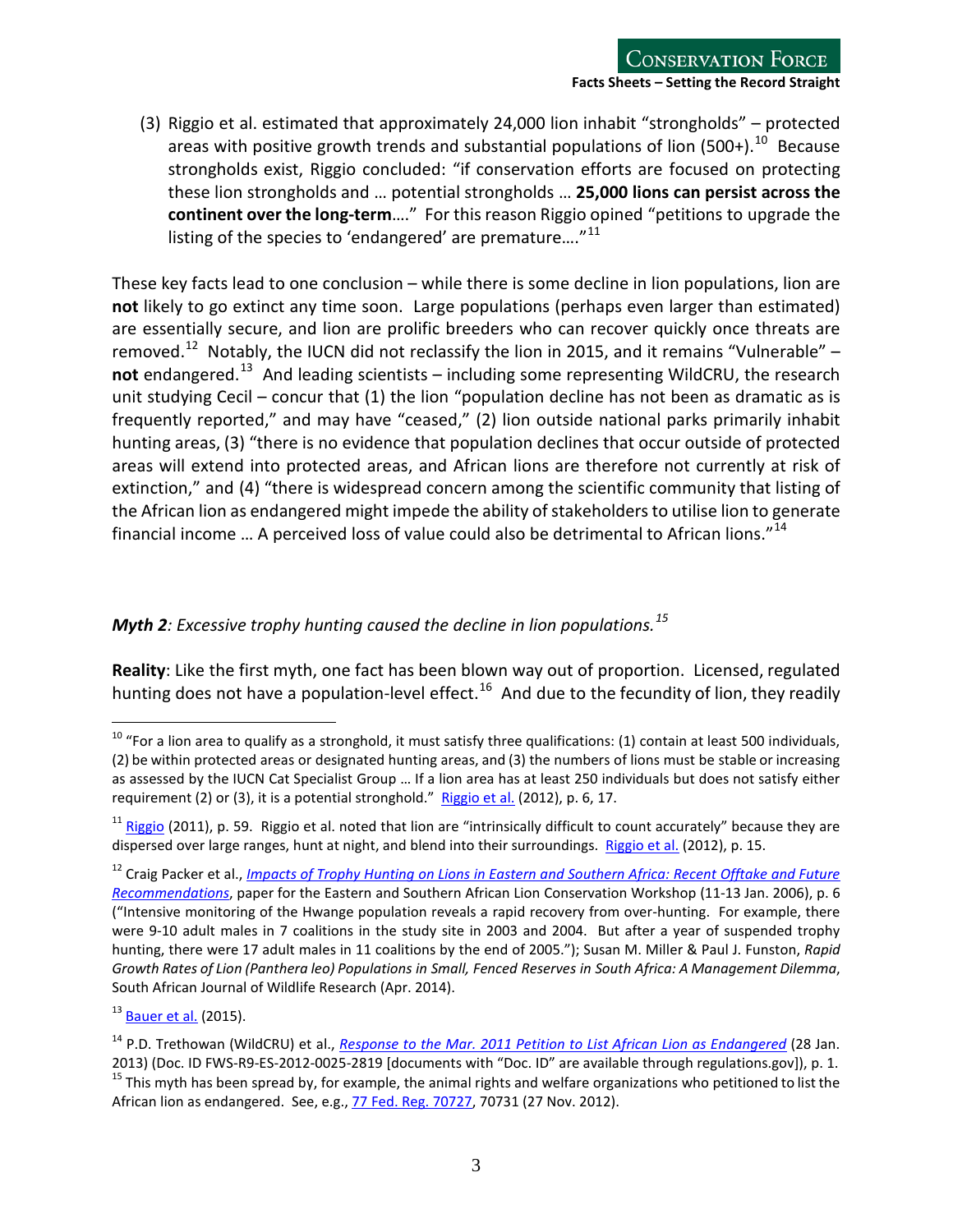respond to quota adjustments, which range nations are quick to make as needed.<sup>[17](#page-3-0)</sup> For instance after a study suggested lion were being over-hunted outside Hwange National Park, Zimbabwe's Parks and Wildlife Management Authority responded by suspending hunting in the area from 2005-08 and monitoring the population to ensure it sufficiently recovered before re-opening hunting with a lower quota.<sup>[18](#page-3-1)</sup> Benin, Central African Republic, and Zambia adaptively responded to assertions of over-hunting with moratoria and lower quotas as well.<sup>19</sup> Similarly, Tanzania and Mozambique adopted lion age restrictions, which substantially reduced offtake.<sup>[20](#page-3-3)</sup> In 2012, Benin adopted age-based hunting regulations, $^{21}$  $^{21}$  $^{21}$  and Burkina Faso did likewise in 2013. $^{22}$  $^{22}$  $^{22}$  In 2014, Zimbabwe also reduced its quota and imposed age restrictions.<sup>[23](#page-3-6)</sup>

Experts agree that regulated tourist hunting is not a significant threat facing lion. Dr. Luke Hunter of big-cat conservation organization Panthera emphasized in a recent interview that "many, many more lions are dying each day, week, and month … [from] [w]idespread illegal poaching, mainly by wire snares, and retaliatory killing from rural Africans."[24](#page-3-7) The *Red List* ranked humanlion-livestock conflict, losses of habitat and prey base, and bushmeat poaching (indiscriminate snaring) as significant threats to lion, not regulated hunting.<sup>[25](#page-3-8)</sup> The U.S. Fish and Wildlife Service (USFWS) also identified "the three main threats facing African lions at this time" as "habitat loss, loss of prey base, and increased human-lion conflict," and found legal tourist hunting was not a significant threat.<sup>[26](#page-3-9)</sup> The USFWS further stated:

<span id="page-3-1"></span><sup>18</sup> Andrew Loveridge, et al., *The Impact of [Sport-Hunting on the Population Dynamics of an African Lion Population](http://www.researchgate.net/publication/223621516_The_impact_of_sport-hunting_on_the_lion_population_in_a_protected_area._Biol_Conserv)  [in a Protected Area](http://www.researchgate.net/publication/223621516_The_impact_of_sport-hunting_on_the_lion_population_in_a_protected_area._Biol_Conserv)*, Biological Conservation (2007); Peter A. Lindsey et al., *[The Significance of African Lions for the](http://journals.plos.org/plosone/article?id=10.1371/journal.pone.0029332)  [Financial Viability of Trophy Hunting and the Maintenance of Wild Land](http://journals.plos.org/plosone/article?id=10.1371/journal.pone.0029332)*, 7(1) PLoS ONE (Jan. 2012), p. 8.

<span id="page-3-2"></span><sup>19</sup> [Lindsey et al.](http://journals.plos.org/plosone/article?id=10.1371/journal.pone.0073808) (2013), p. 4.

 $\overline{a}$ 

<span id="page-3-3"></span><sup>20</sup> [Lindsey et al.](http://journals.plos.org/plosone/article?id=10.1371/journal.pone.0029332) (2012)[; Lindsey et al.](http://journals.plos.org/plosone/article?id=10.1371/journal.pone.0073808) (2013); Tanzania Ministry of Natural Resources and Tourism (MNRT), *[Comment](http://www.regulations.gov/%23!documentDetail;D=FWS-R9-ES-2012-0025-6987)  [on ESA Status Review of African Lion](http://www.regulations.gov/%23!documentDetail;D=FWS-R9-ES-2012-0025-6987)* (27 Jan. 2015), p. 14-26 (Doc. ID FWS-R9-ES-2012-0025-6987).

<span id="page-3-4"></span><sup>21</sup> Philipp Henschel, [email](http://www.regulations.gov/%23!documentDetail;D=FWS-R9-ES-2012-0025-3240http://www.regulations.gov/) re: Lion Aging Guide in French (11 Dec. 2012) (Doc. ID FWS-R9-ES-2012-0025-3240).

<span id="page-3-5"></span><sup>22</sup> Burkina Faso Ministere de l'Environnement et du Developpement Durable et al., *[Conservation and Tourism](http://www.regulations.gov/%23!documentDetail;D=FWS-R9-ES-2012-0025-6986)  [Hunting of the African Lion in Burkina Faso, Informative Note](http://www.regulations.gov/%23!documentDetail;D=FWS-R9-ES-2012-0025-6986)* (Dec. 2014), p. 9 (restrictions on huntable lion include age (6) and a minimum body length (2.5 m) (Doc. ID FWS-R9-ES-2012-0025-6986).

<sup>16</sup> Luke Hunter, Peter Lindsey, et al., *Urgent and Comprehensive Reform of Trophy Hunting of LionsIs a Better Option than an Endangered Listing: A Science-Based Consensus*, p. 4 ("we know of no case where trophy hunting has caused or contributed to the extinction of a lion population").

<span id="page-3-0"></span><sup>17</sup> Peter A. Lindsey et al., *[Potential of Trophy Hunting to Create Incentives for Wildlife Conservation in Africa Where](http://www.africanwildlifeconservationfund.org/wp-content/uploads/2011/09/Potential-of-trophy-hunting.pdf)  [Alternative Wildlife-Based Land Uses may not be Viable](http://www.africanwildlifeconservationfund.org/wp-content/uploads/2011/09/Potential-of-trophy-hunting.pdf)*, 9(3) Animal Conservation (2006); Peter A. Lindsey et al., *[The](http://journals.plos.org/plosone/article?id=10.1371/journal.pone.0073808)  [Trophy Hunting of African Lions: Scale, Current Management Practices and Factors Undermining Sustainability](http://journals.plos.org/plosone/article?id=10.1371/journal.pone.0073808)*, 8(9) PLoS One (Sept. 2013), p. 4.

<span id="page-3-6"></span><sup>23</sup> Zimbabwe Parks & Wildlife Management Authority, *[Age Restrictions on Lion Trophies and Adaptive Management](http://www.zimparks.org/images/conservation_uploads/Lion%20trophy%20age%20restrictions%20Zimbabwe%202014.pdf)  [of Lion Quotas in Zimbabwe](http://www.zimparks.org/images/conservation_uploads/Lion%20trophy%20age%20restrictions%20Zimbabwe%202014.pdf)* (Jan. 2015).

<span id="page-3-7"></span><sup>24</sup> *[Poaching and farmers pose bigger threat to lions than trophy hunting](https://www.researchgate.net/blog/post/poaching-and-farmers-pose-bigger-threat-to-lions-than-trophy-hunting)*, ResearchGate (4 Aug. 2015).

<span id="page-3-8"></span> $25$  [Bauer et al.](http://www.iucnredlist.org/details/full/15951/0) (2015).

<span id="page-3-9"></span><sup>26</sup> USFWS, *Press Release: [Service Proposes Endangered Species Act Protection for the African Lion](http://www.fws.gov/news/ShowNews.cfm?ID=5210BE7C-097B-7DF9-5FB6460921A8C4CE)* (27 Oct. 2014).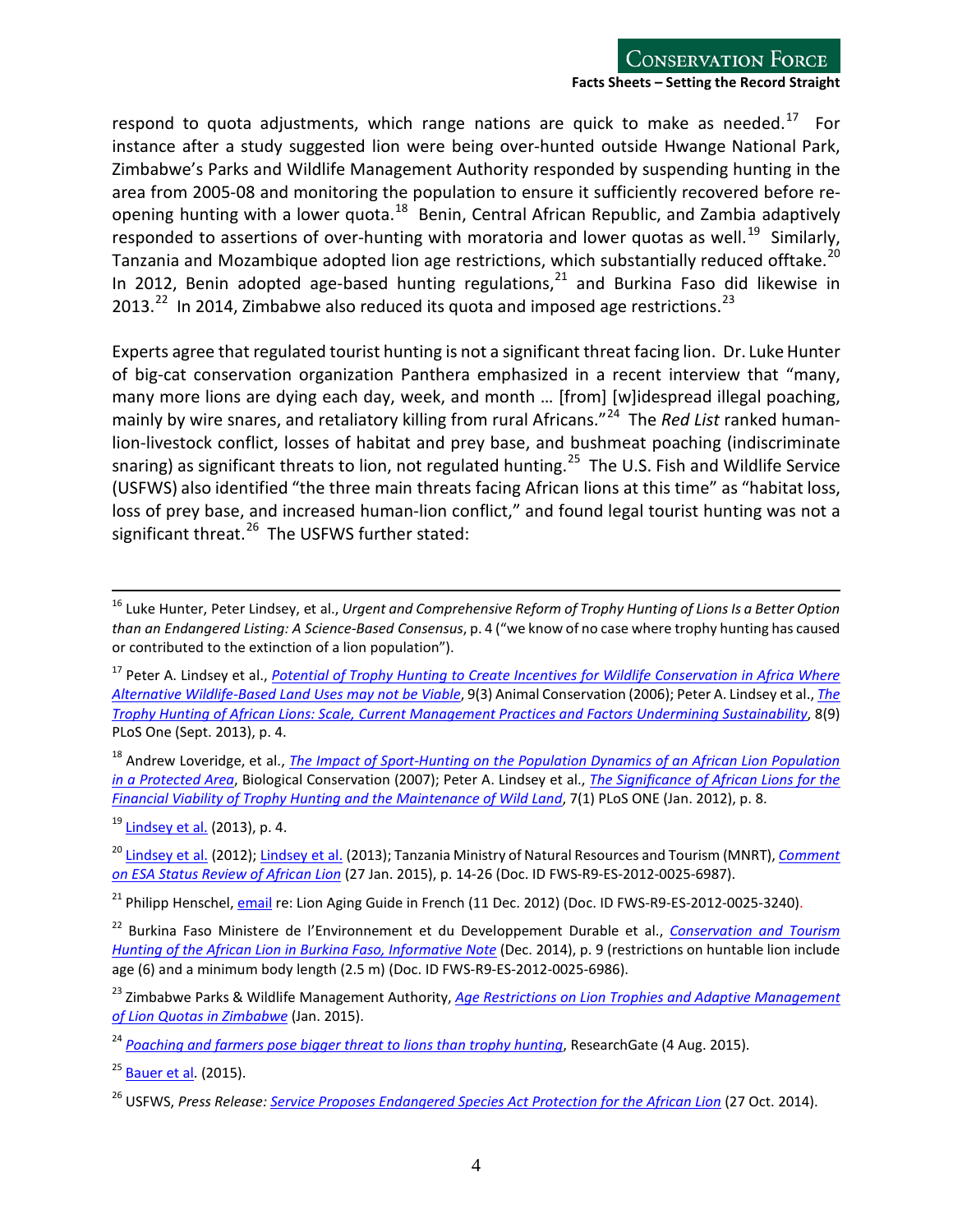Finally, we found that, if trophy hunting of lions is part of a scientifically based management program, it could provide considerable benefits to the species, by reducing or removing incentives by locals to kill lions in retaliation for livestock losses, and reducing the conversion of lion habitat to agriculture. Trophy hunting, if managed well and with the local communities in mind, can bring in needed revenue, jobs, and a much-needed protein source to local people, demonstrating the value of lions to local communities [\(Groom](http://www.regulations.gov/%23!documentDetail;D=FWS-R9-ES-2012-0025-3237) 2013, pp. 1-3; [Lindsey](http://www.africanwildlifeconservationfund.org/wp-content/uploads/2011/09/Potential-of-trophy-hunting.pdf) et al. 2006, pp. 283, 289). In addition, the amount of habitat set aside by range countries specifically for trophy hunting has greatly increased the range and habitat of lions and their prey base, which is imperative given the current ongoing rate of habitat destruction occurring in Africa.

The total amount of land set aside for hunting throughout Africa exceeds the total area of the national parks, providing half the amount of viable lion habitat [\(Char](http://www.fao.org/docrep/012/k7292e/k7292e00.pdf)[donnet et al.](http://www.fao.org/docrep/012/k7292e/k7292e00.pdf) 2010, p. 34; [Packer](http://www.conservationforce.org/pdf/packer_trophyhunting_lion_2006.pdf) et al. 2006, pp. 9–10) …

[W]e conclude, based on the best scientific and commercial information available, that trophy hunting is not a significant threat to the species.  $27$ 

The *Red List* also supports this fact: regulated hunting does (or did until 2014) occur in **all** the African countries with increasing lion populations.<sup>[28](#page-4-1)</sup>

<span id="page-4-0"></span><sup>27</sup> [79 Fed. Reg. 64472,](http://www.fws.gov/endangered/what-we-do/pdf/201410294_African-lion_Proposed_Rule.pdf) 64494 (29 Oct. 2014). The cited article from Groom is apparently: Dr. Rosemary Groom, *Lion Hunting in Zimbabwe's Savé Valley Conservancy* (27 Jan. 2013) (Doc. ID FWS-R9-ES-2012-0025-3237).

<span id="page-4-1"></span><sup>&</sup>lt;sup>28</sup> [Bauer et al.](http://www.iucnredlist.org/details/full/15951/0) (2015). As [Riggio et al.](http://www.panthera.org/sites/default/files/Size-of-Savannah-Africa-A-Lions-View-2012.pdf) (2012, p. 11) acknowledged, although 27 sub-Saharan countries contain lion, only 9 contain at least 1,000, and the majority of these allow (or allowed, until 2014) hunting: Botswana, Central African Republic, Mozambique, Namibia, South Africa, Tanzania, Zambia (re-opened 2015), and Zimbabwe. Only in Kenya is hunting banned (since 1977).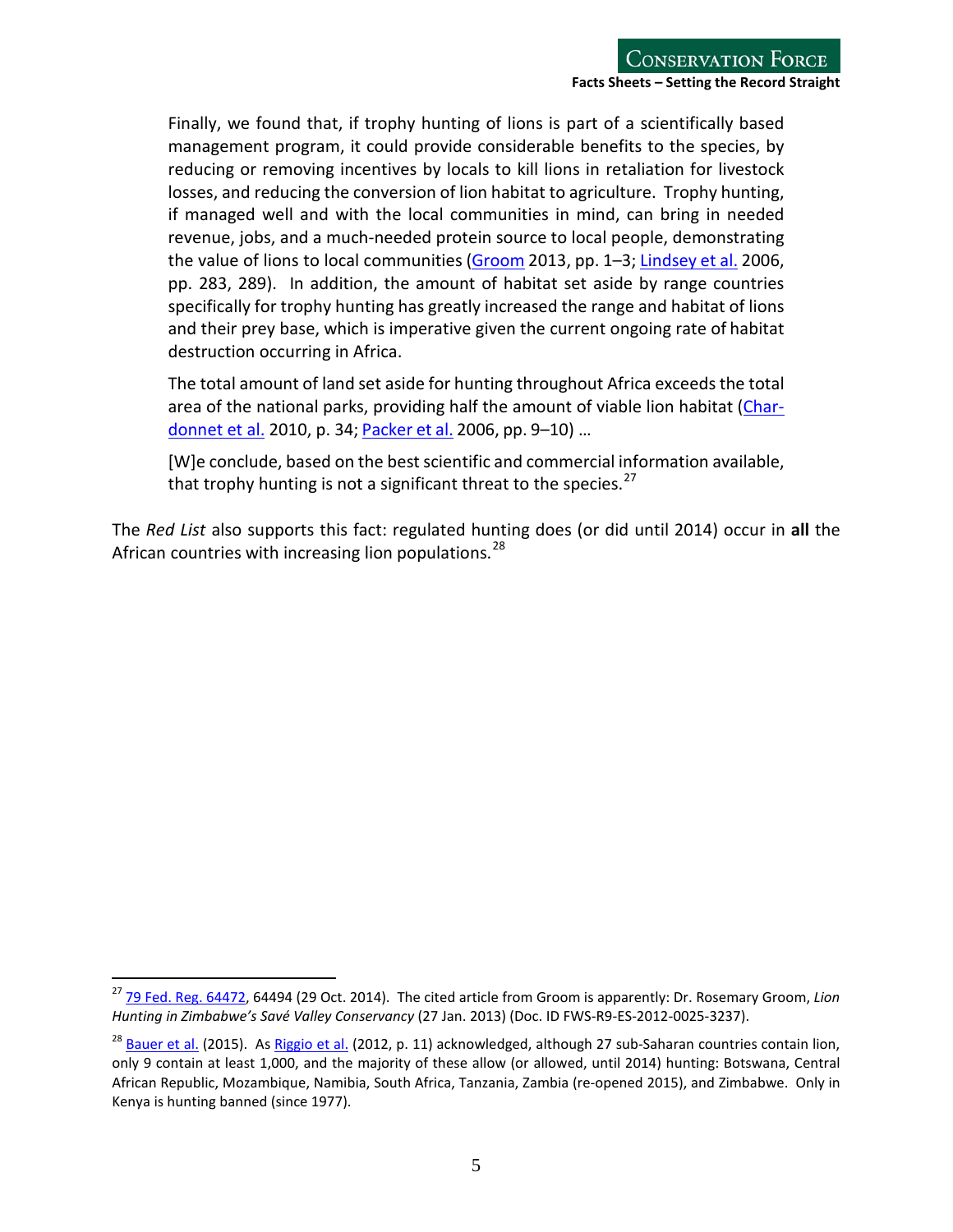Proponents and most species experts support trophy hunting as a conservation tool for the African lion (Hunter 2011, entire; van der Merwe 2013, entire; Hunter *et al.* 2013, entire) because it provides: (1) Incentives for the conservation of large tracts of prime habitat, and (2) funding for park and reserve management, anti-poaching, and security activities. As habitat loss has been identified as one of the primary threats to lion populations, it is notable that the total amount of land set aside for hunting throughout Africa, although not ameliorating the concerns about habitat loss, exceeds the total area of the national parks, accounting for approximately half of the amount of viable habitat currently available to lions (Chardonnet *et al.* 2010, p. 34; Packer *et al.* 2006, pp. 9–10). In Tanzania, 25–33 percent of the total area, encompassing 190 hunting units and over 247,000 km<sup>2</sup>, has been set aside for sport hunting purposes; this has resulted in an area 5.1 times greater than Tanzania's fully protected and gazetted parks (Jackson 2013, p. 6; Barnett & Patterson 2005, p. 61). *[29](#page-5-1)*

<span id="page-5-1"></span><span id="page-5-0"></span><sup>&</sup>lt;sup>29</sup> [79 Fed. Reg. 64472,](http://www.fws.gov/endangered/what-we-do/pdf/201410294_African-lion_Proposed_Rule.pdf) 64492 (29 Oct. 2014).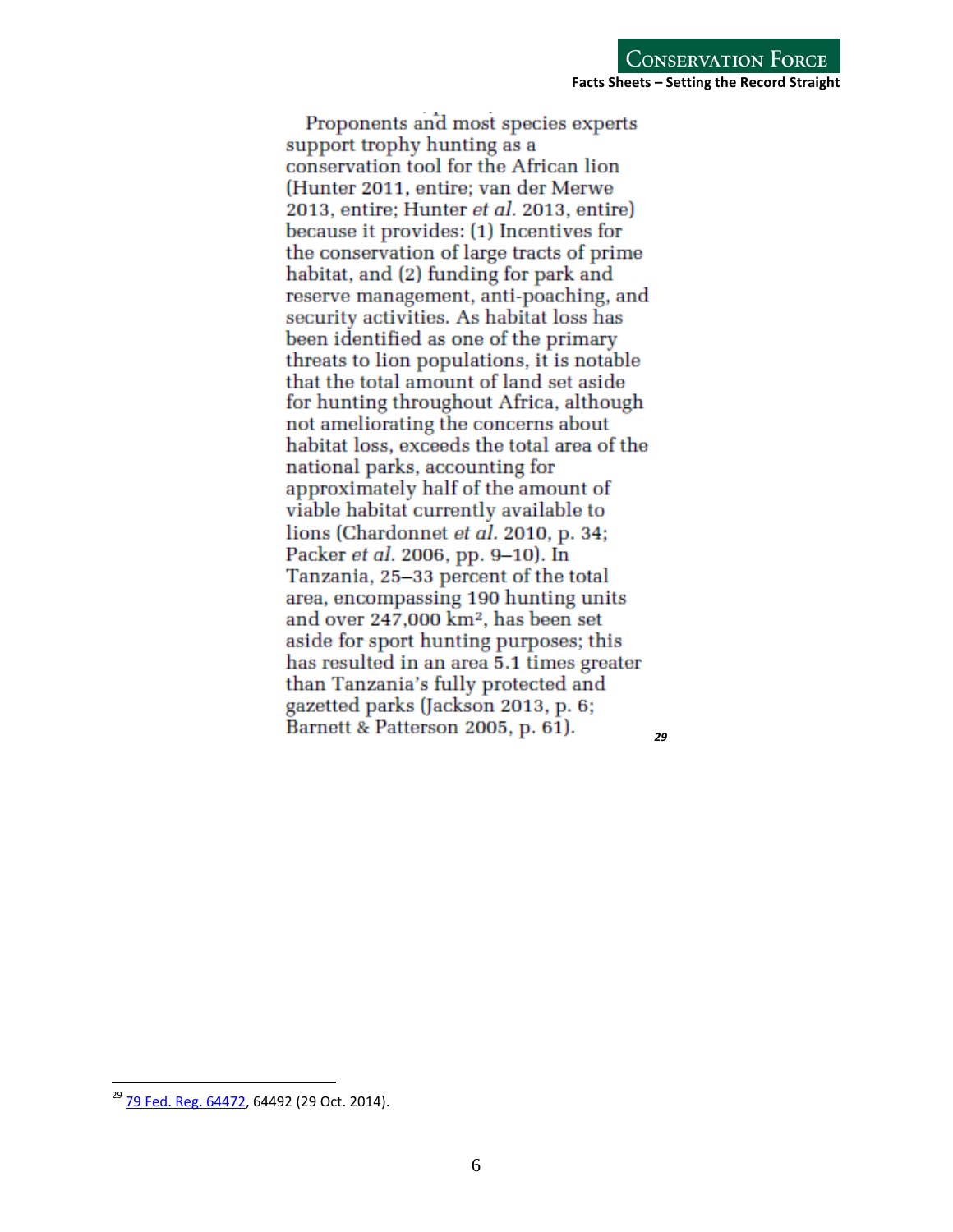### *Myth 3: Photographic tourism is a better option than hunting tourism.[30](#page-6-0)*

**Reality**: There is no reason why photo-tourism and hunting tourism cannot coincide. The reality is that wildlife needs both. In Namibia, as one example, conservancies have had great success in doing both and diversifying their wildlife use.<sup>[31](#page-6-1)</sup> Certainly photo-graphic tourism can generate revenue, and "consumptive tourism has a positive and additive economic role to play in the development of the tourism sector … in the national economic development of southern African countries." [32](#page-6-2)

But photo-tourism cannot replace consumptive ecotourism because the type of land required and the needs of photo- and hunting-tourists differ. Much of the land used for hunting lacks sufficient wildlife, scenery, and infrastructure to attract and sustain photo-tourists. $33$  Hunting tourists have been "remarkably resilient"<sup>[34](#page-6-4)</sup> to political instability, while photo-tourists are typically sensitive to it.<sup>35</sup> Hunting tourists pay higher daily rates than do photo-tourists: many more photo-tourists must visit to generate equivalent revenues, causing environment impacts.<sup>36</sup> And in places like the Selous Game Reserve where there are no permanent roads or camps in the interior,<sup>[37](#page-6-7)</sup> small hunting parties can be accommodated but it is not possible to bring in or house large groups of photo-tourists.

<span id="page-6-0"></span> $^{30}$  This myth has been spread by biased media outlets, animal rights and welfare organizations, and the ubiquitous petitions seeking to end trophy hunting. One example isthe listing petition; another is available at the questionably named ["Think Progress.](http://thinkprogress.org/world/2015/08/03/3687425/trophy-hunting/)" A third includes a [New Yorker piece](http://www.newyorker.com/news/news-desk/does-zimbabwe-really-need-trophy-hunting) singing the praises of a gorilla sanctuary in Rwanda, which allows tourists to "mingle" with gorillas "in the wild." And an egregious fourth from Peter LaFontaine of IFAW claims that in Botswana "ecotourism is 12% of GDP. It's astonishing." Christina Russo, *Controversy Swirls Around the Recent U.S. Suspension of Sport-Hunted Elephant Trophies*, in the blog "A Voice for Elephants" posted on the [National Geographic website](http://voices.nationalgeographic.com/2014/05/06/controversy-swirls-around-the-recent-u-s-suspension-of-sport-hunted-elephant-trophies/) (May 6, 2014). This example is egregious because the [World Travel and Tourism](http://www.wttc.org/-/media/files/reports/economic%20impact%20research/country%20reports/botswana2014.pdf)  [Council](http://www.wttc.org/-/media/files/reports/economic%20impact%20research/country%20reports/botswana2014.pdf) reports that "the direct contribution of Travel & Tourism to GDP [including, at the time, the contribution of hunting tourists] was BWP 5,486.6 mn (3.2% of total GDP) in 2013, and is forecast to rise by 7.6% in 2014, and to rise by 5.8% pa, from 2014-2024, to BWP 10,325.6 mn (3.8% of total GDP) in 2024." That is nowhere near 12%.  $\overline{a}$ 

<span id="page-6-1"></span><sup>&</sup>lt;sup>31</sup> L. Chris Weaver et al., *[The Catalytic Role and Contributions of Sustainable Wildlife Use to the Namibian](http://pubs.iied.org/pdfs/14616IIED.pdf) CBNRM [Programme](http://pubs.iied.org/pdfs/14616IIED.pdf)*, in the proceedings of an international symposium on the *Relevance of CBNRM to the Conservation and Sustainable Use of CITES-Listed Species in Exporting Countries* (2011), p. 65-67.

<span id="page-6-2"></span><sup>32</sup> Marina Novelli et al., *[The Other Side of the Ecotourism Coin:](http://www.researchgate.net/publication/233293988_The_Other_Side_of_the_Ecotourism_Coin_Consumptive_Tourism_in_Southern_Africa) Consumptive Tourism in Southern Africa*, Journal of Ecotourism (Aug. 2006), p. 76.

<span id="page-6-3"></span><sup>33</sup> [Weaver et al.](http://pubs.iied.org/pdfs/14616IIED.pdf) (2011); John Hanks, *[Hunting: A Great Debate](https://www.conservationforce.org/pdf/John%20Hanks%20-%20Hunting%20Great%20Debate.pdf)*, Africa Geographic (Nov. 2013); [Lindsey et al.](http://www.africanwildlifeconservationfund.org/wp-content/uploads/2011/09/Potential-of-trophy-hunting.pdf) (2006), p. 286-89.

<span id="page-6-4"></span><sup>34</sup> Charles Jonga, *Trophy Imports Suspension Impact on CAMPFIRE [Communities](https://www.newsday.co.zw/2014/06/24/trophy-imports-suspension-impact-campfire-communities/)*, NewsDay Zimbabwe (24 June 2014).

<span id="page-6-5"></span><sup>35</sup> Elizabeth Gordon, *[Should You Be Going on](http://www.huffingtonpost.com/elizabethgordon2/should-you-be-going-on-sa_b_6955440.html) Safari in Zimbabwe?*, HuffPost (2 Apr. 2015); [Lindsey et al.](http://www.africanwildlifeconservationfund.org/wp-content/uploads/2011/09/Potential-of-trophy-hunting.pdf) (2006), p. 286-89.

<span id="page-6-6"></span><sup>36</sup> Niki Rust and Diogo Verissimo, *Why Killing Lions Like [Cecil May Actually Be Good for Conservation](http://www.cnn.com/2015/07/30/opinions/cecil-conservation/)*, CNN (30 July 2015); Alexander Songorwa, *[Saving Lions by Killing Them](http://www.google.com/url?sa=t&rct=j&q=&esrc=s&source=web&cd=1&cad=rja&uact=8&ved=0CB8QFjAAahUKEwi0rMjzk8fHAhXPOIgKHbRdCPA&url=http%3A%2F%2Fwww.nytimes.com%2F2013%2F03%2F18%2Fopinion%2Fsaving-lions-by-killing-them.html&ei=jefdVfSxC8_xoAS0u6GADw&usg=AFQjCNG)*, New York Times (17 Mar. 2013) ("…others pay thousands of dollars to pursue lions with rifles … Those hunters spend 10 to 25 times more than regular tourists and travel to (and spend money in) remote areas rarely visited by photographic tourists").

<span id="page-6-7"></span> $37$  As explained in the summary of the Selous as a [World Heritage Site.](http://whc.unesco.org/en/list/199)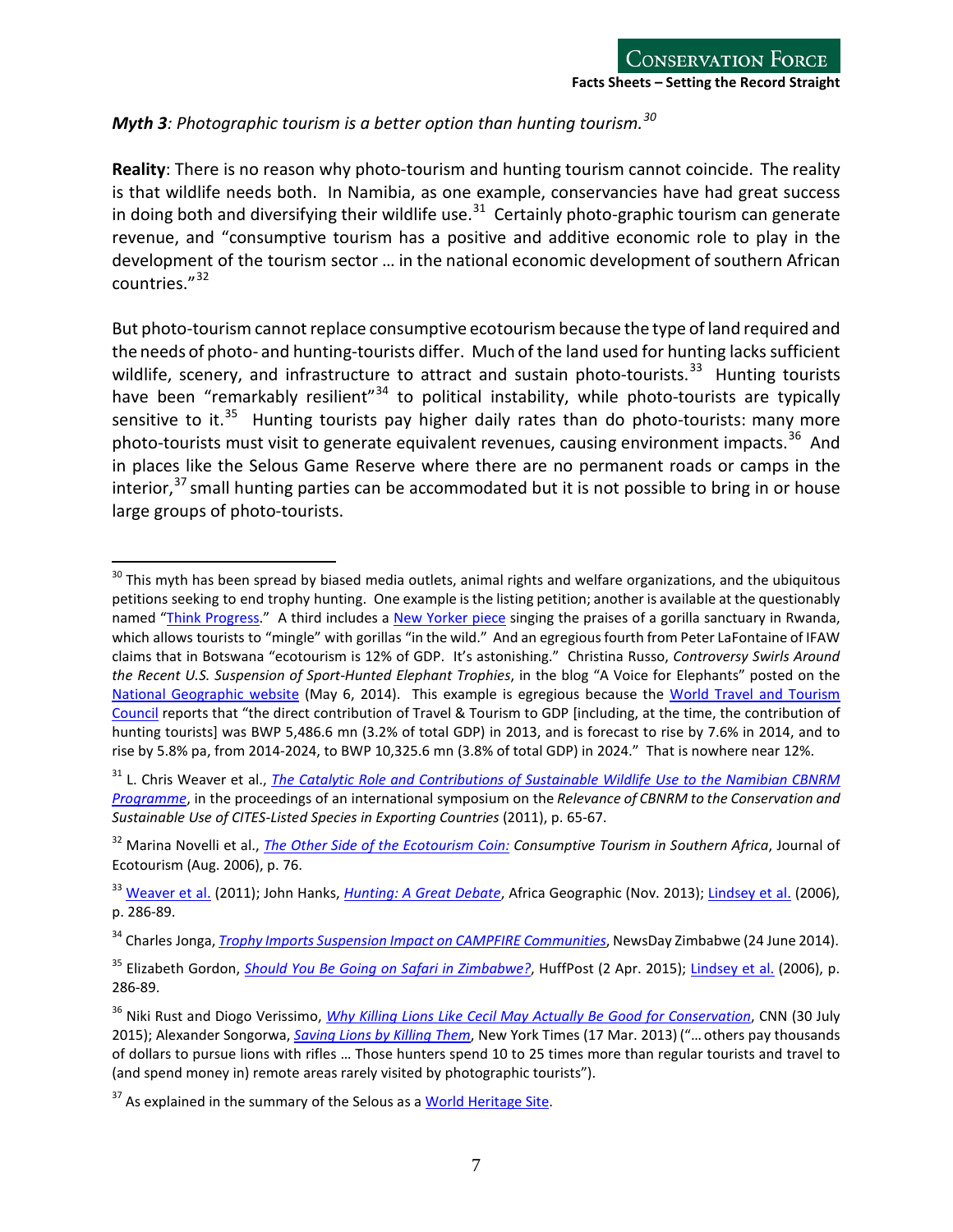More critically, viable photo-tourism does not require the same extent of habitat and wildlife as hunting. Kenya's photo-tourism industry generates a profit, yet Kenya has lost two-thirds of its wildlife and habitat since hunting was closed in 1977.<sup>[38](#page-7-0)</sup> Reportedly, the first director of Kenya's Wildlife Service stated in an address to the Strathmore Business School in Nairobi:

If you fly over parts of Tsavo today—and I challenge anyone to do so, if you have the eyes for it – you can see lines of snares set out in funnel traps that extend four or five miles. Tens of thousands of animals are being killed annually for the meat business. Carnivores are being decimated in the same snares and discarded. I am not a propagandist on this issue, but when my friends say we are very concerned that hunting will be reintroduced in Kenya, let me put it to you: hunting has never been stopped in Kenya, and there is more hunting in Kenya today than at any time since independence. Animals are being killed annually with no control. Snaring, poisoning, and shooting are common things. So when you have a fear of debate about hunting, please don't think there is no hunting. Think of a policy to regulate it, so we can make it sustainable. That is surely the issue, because an illegal crop, an illegal market is unsustainable in the long term, whatever it is. And themarket in wildlife meat is unsustainable as currently practiced, and something needs to be done. $39$ 

At present only [14%](http://www.protectedplanet.net/country/KE) of Kenya's surface area is protected habitat, compared to [50%](http://www.protectedplanet.net/country/TZ) of Tanzania,  $\frac{40\%}{40\%}$  of Namibia,  $\frac{28\%}{28\%}$  of Zambia, and  $\frac{27\%}{27\%}$  of Zimbabwe.<sup>40</sup> Worse, Kenya's protected areas are shrinking, $41$  while Tanzania's, and possibly other range nations', are growing.

Photo-tourists are content to observe wildlife in national parks, so there is no real incentive for private or communal landholders to set aside other areas, especially marginal areas, as habitat. Instead these areas are used for less efficient agricultural or grazing use, displacing wildlife.<sup>42</sup> If landholders lose incentives, large areas of habitat could disappear. For instance, a recent study concluded that imposing trade restrictions on lion trophies, which could decrease the prices paid for hunts, could render tourist hunting "unviable across at least 59,538km<sup>2</sup> that could result in a concomitant loss of habitat" leading to "reduc[ed] … competitiveness of wildlife-based land use relative to ecologically unfavourable alternatives." $43$  Stated differently, this study found an

<span id="page-7-0"></span><sup>38</sup> [Lindsey et al.](http://www.africanwildlifeconservationfund.org/wp-content/uploads/2011/09/Potential-of-trophy-hunting.pdf) (2006), p. 286, 289; Michael Norton-Griffiths, *Wildlife Losses in [Kenya: An Analysis of Conservation](http://mng5.com/papers/WildLifeLosses.pdf)  [Policy](http://mng5.com/papers/WildLifeLosses.pdf)*, 13(1) Natural Resource Modeling (Spring 2000); David Western et al., *The Status of Wildlife in [Protected](http://journals.plos.org/plosone/article?id=10.1371/journal.pone.0006140) Areas Compared to [Non-Protected Areas of Kenya](http://journals.plos.org/plosone/article?id=10.1371/journal.pone.0006140)*, 4(7) PLoS ONE (July 2009).

<span id="page-7-1"></span><sup>39</sup> Glen Martin (author of *[Game Changer:](http://www.amazon.com/Game-Changer-Animal-Africas-Wildlife/dp/0520266269) Animal Rights and the Fate of Africa's Wildlife*), *[Lionizing Cecil Makes Us](http://alumni.berkeley.edu/california-magazine/just-in/2015-08-05/lionizing-cecil-makes-us-feel-good-trophy-hunting-ban-will)  [Feel Good, but a Trophy Hunting Ban Will Accelerate Slaughter](http://alumni.berkeley.edu/california-magazine/just-in/2015-08-05/lionizing-cecil-makes-us-feel-good-trophy-hunting-ban-will)* (3 Aug. 2015).

<span id="page-7-2"></span><sup>40</sup> IUCN/UNEP, *[World Database on Protected Areas](http://www.protectedplanet.net/)* (visited Aug. 2015).

<span id="page-7-3"></span><sup>41</sup> Mrinalini Erkenswick Watsa, *[91% of Kenya's Protected Areas Shrank in 100 Years](http://news.mongabay.com/2014/11/91-of-kenyas-protected-areas-shrank-in-100-years/)*, Mongabay (4 Nov. 2014); WWF Tanzania, *[Tanzania's Wildlife Management Areas 2012 Status Report](http://www.twma.co.tz/uploads/WMA_Status_Report_2012_Final.pdf)* (2013), p. 11.

<span id="page-7-4"></span><sup>42</sup> Jonathan I. Barnes, *[Economic Returns and Allocation of Resources in the Wildlife Sector of Botswana](https://www.google.com/url?sa=t&rct=j&q=&esrc=s&source=web&cd=1&cad=rja&uact=8&ved=0CB8QFjAAahUKEwiI5ML1lbTHAhWFMIgKHbjRB9s&url=http%3A%2F%2Fwww.the-eis.com%2Fdata%2Fliterature%2Fjwwpap22%2520wildlife%2520sector%2520SAJWR%2520FINAL%2520.pdf&ei=h_PTVciECIXhoAS4o5_YDQ&usg=AFQjCNFMEgzrRlEJFwpqwMjOPETYDZgLrg&sig2=MbPICIU7Zr94UBRXC2RrJA&bvm=bv.99804247,d.cGU)*, 31(3&4) South African Journal of Wildlife Research (Oct. 2001)[; Riggio et al.](http://www.panthera.org/sites/default/files/Size-of-Savannah-Africa-A-Lions-View-2012.pdf) (2012), p. 14 (example of Comoe National Park).

<span id="page-7-5"></span> $43$  [Lindsey et al.](http://journals.plos.org/plosone/article?id=10.1371/journal.pone.0029332) (2012), p. 1.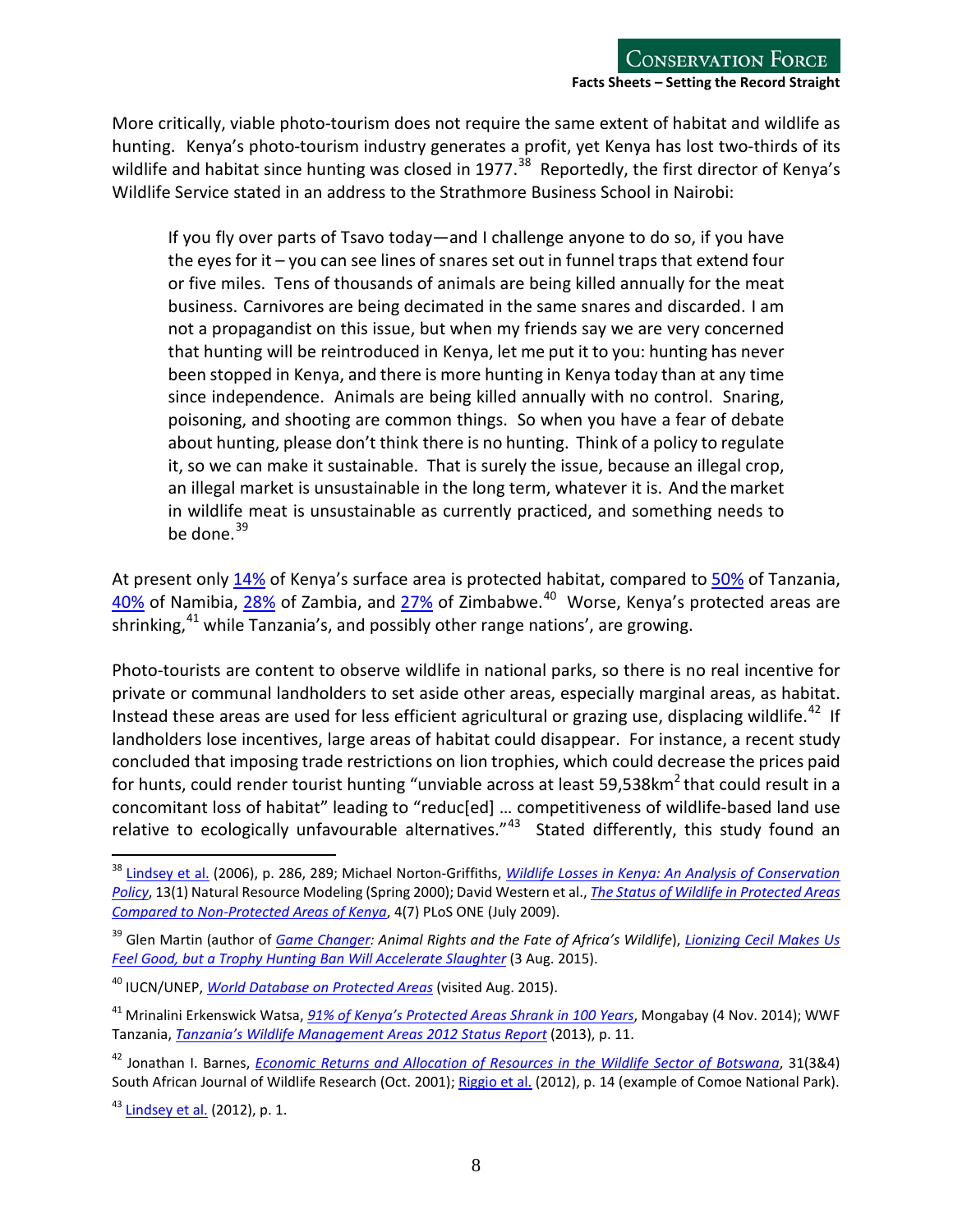area larger than Maryland, Massachusetts, and Connecticut put together could be lost to wildlife use if trophy import restrictions succeed.

If trade restrictions were imposed more widely or a total hunting ban was imposed, huge tracts of land could be lost to wildlife use. In sub-Saharan Africa, land dedicated to hunting (safari and forest areas, game reserves, private and communal conservancies, private ranches, etc.) makes up a huge percentage of the habitat available for lion and other wildlife. A survey of six nations indicates that hunting areas are **double** the size of protected national parks/non-hunting areas, even including Kenya – which has no hunting areas.

| <b>Country</b>             | <b>National Parks or</b><br>Reserves (km <sup>2</sup> ) | <b>Hunting Areas</b><br>(km <sup>2</sup> ) |
|----------------------------|---------------------------------------------------------|--------------------------------------------|
| Kenya <sup>44</sup>        | 44,702                                                  |                                            |
| Mozambique <sup>45</sup>   | 63,814                                                  | 134,743                                    |
| Namibia <sup>46</sup>      | 137,429                                                 | 174,708                                    |
| South Africa <sup>47</sup> | 74,867                                                  | 204,771                                    |
| Tanzania <sup>48</sup>     | 57,838                                                  | 304,400                                    |
| Zambia <sup>49</sup>       | 63,585                                                  | 166,011                                    |
| Zimbabwe <sup>50</sup>     | 27,039                                                  | 77,594                                     |
| <b>TOTAL</b>               | 469,274                                                 | 1,062,227                                  |

As a whole, hunting areas are two-and-a-quarter-times the size of non-hunting areas. That is more than double the habitat. And that is including Kenya, which has no hunting areas at all.

Even more critically, individual countries have huge potential to sustain wildlife populations in hunting areas. Tanzania, for instance, has 6.8 times Kenya's protected area (304,400 km<sup>2</sup> as compared to 44,702 km²), and that is **only** for hunting areas, without even including its national parks.

<span id="page-8-0"></span><sup>&</sup>lt;sup>44</sup> [UN List of Protected Areas](http://blog.protectedplanet.net/post/102481051829/2014-united-nations-list-of-protected-areas) (total of National Parks, National Reserves, and National Sanctuary).

<span id="page-8-1"></span><sup>45</sup> *Avaliação Preliminar do Estado Actual da Caça Desportiva em Moçambique, Relatório Inicial* (Junho 2009), p. 42 (total of National Parks, National Reserves, and Forest Reserves compared to total of hunting areas).

<span id="page-8-2"></span><sup>&</sup>lt;sup>46</sup> [UN List of Protected Areas](http://blog.protectedplanet.net/post/102481051829/2014-united-nations-list-of-protected-areas) (National Parks compared to total of Concessions and Communal Conservancies).

<span id="page-8-3"></span><sup>47</sup> *[PHASA Report](http://www.phasa.co.za/general/economics-of-hunting/item/download/255_3d62cfda7a365000dead3ebfd3e2838a.html)* (2014) (comparison of National Parks to Private Game Ranches).

<span id="page-8-4"></span><sup>48</sup> Tanzania MNRT, *[Comment on ESA Status Review of African Lion](http://www.regulations.gov/%23!documentDetail;D=FWS-R9-ES-2012-0025-6987)* (27 Jan. 2015), p. 9 (noting that the "size of protected areas gazetted as hunting areas in Tanzania (304,399.95 km²) [is] 5.1 times larger than protected areas without tourist hunting activity") (Doc. ID FWS-R9-ES-2012-0025-6987).

<span id="page-8-5"></span><sup>&</sup>lt;sup>49</sup> [UN List of Protected Areas](http://blog.protectedplanet.net/post/102481051829/2014-united-nations-list-of-protected-areas) (National Parks compared to Game Management Areas).

<span id="page-8-6"></span><sup>50</sup> [UN List of Protected Areas;](http://blog.protectedplanet.net/post/102481051829/2014-united-nations-list-of-protected-areas) Charles Jonga, *Trophy Imports Suspension and the CAMPFIRE Programme*, CAMPFIRE Association (2014) (National Parks compared to total of Communal Lands, Safari Areas, and Conservancies).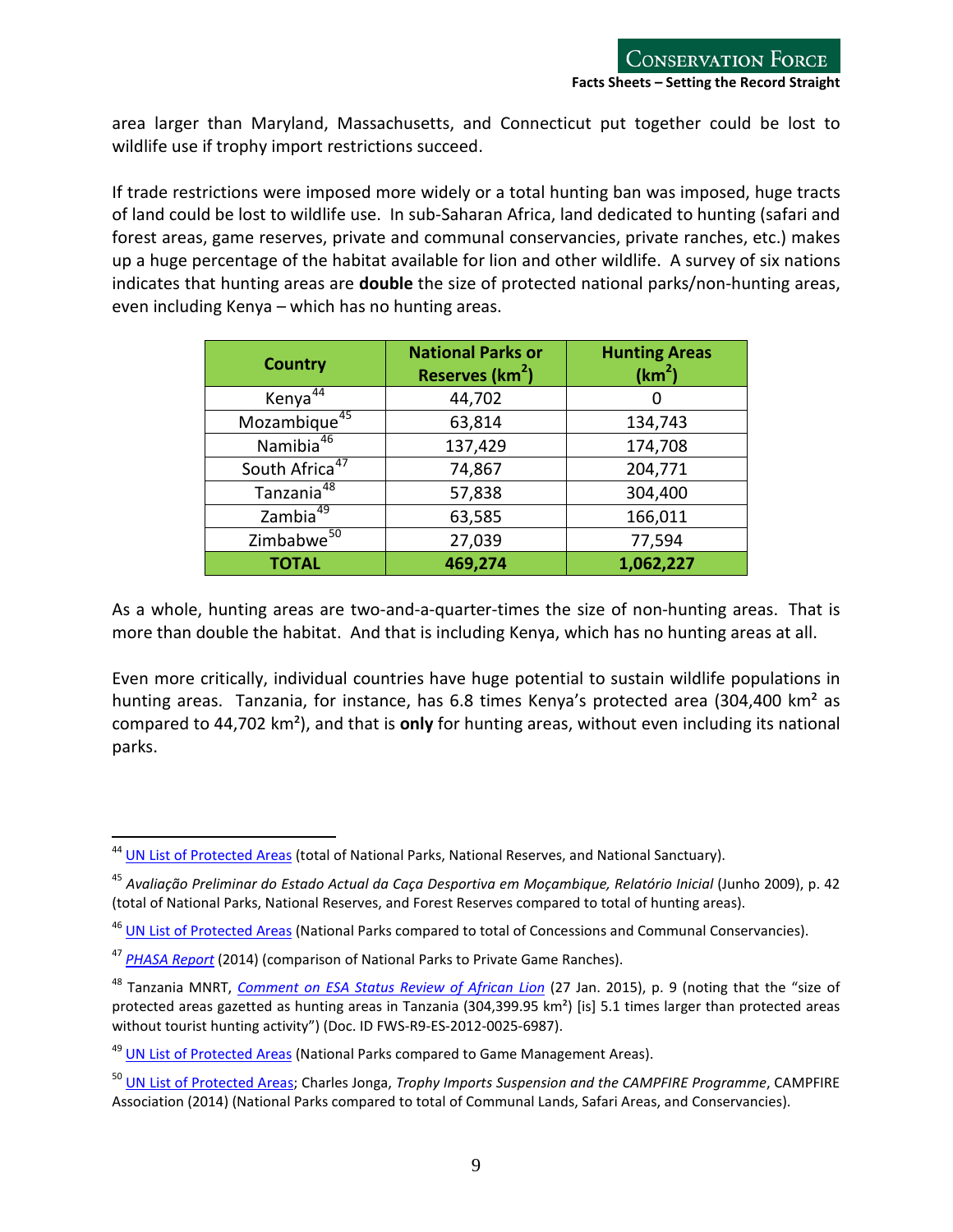Where there is more land preserved as habitat, there is generally more wildlife. For instance, while [Kenya](http://www.elephantdatabase.org/preview_report/2013_africa_final/Loxodonta_africana/2013/Africa/Eastern_Africa/Kenya) has about 1.5 times the total surface area of Zimbabwe, Zimbabwe has 2.3 times the habitat (including hunting areas), translating to 2.5 times [the number of elephant.](http://www.elephantdatabase.org/preview_report/2013_africa_final/Loxodonta_africana/2013/Africa/Southern_Africa/Zimbabwe)<sup>[51](#page-9-1)</sup>

### <span id="page-9-0"></span>*Myth 4: Hunting contributes an almost insignificant amount to range nations' GDPs.[52](#page-9-2)*

**Reality**: The myth that hunting contributes only a fractional percentage to the Gross Domestic Products(GDPs) of range nationsignoresthe point – **hunting contributesto the GDPs ofsome of the poorest countries in the world**! That is an achievement on its own.

Further, while the hunting industry's percentage contribution to GDP is sometimes small, actual dollar and job creation values are large.

For example, according to the Professional Hunters' Association of South Africa (PHASA), in 2012 tourist hunters paid \$69.4 million in trophy fees, and the "total measured value chain" of the hunting industry was ~9 billion Rand (\$1.09 billion), about 0.27% of South Africa's total GDP of \$408 billion.<sup>[53](#page-9-3)</sup> The industry supported 75,000-100,000 jobs - in a country facing  $~40\%$ unemployment.<sup>54</sup> When put in perspective, this is a sizable contribution: last year the total GDP of Central African Republic was \$1.78 billion.<sup>[55](#page-9-5)</sup> For a single component of the agricultural industry in South Africa to compare favorably to a country evidences a **significant** impact on range nations' GDPs.<sup>[56](#page-9-6)</sup>

Moreover, hunting's contribution must be taken contextually. The hunting industry is one part of the overall agricultural sector. The hunting industry in South Africa (0.27% of GDP) compares favorably to say, the contribution of U.S. farms to U.S. GDP ( $^{\prime}$ 1%).<sup>[57](#page-9-7)</sup>

<span id="page-9-1"></span><sup>51</sup> AfESG, *[African Elephant Database](http://www.elephantdatabase.org/)* (2015); Kevin Dunham et al., *Preliminary Survey Results* (to be published 2015/ 2016).

<span id="page-9-2"></span> $52$  This myth has been spread by, for example, "Economists at Large," in a [report](http://www.ecolarge.com/wp-content/uploads/2013/06/Ecolarge-2013-200m-question-FINAL-lowres.pdf) commissioned by animal rights and welfare organizations. It has also been spread by IFAW, which miscited the contribution of "ecotourism" to the GDP of Botswana (please see note 26).

<span id="page-9-3"></span><sup>53</sup> *[PHASA Report](http://www.phasa.co.za/general/economics-of-hunting/item/download/255_3d62cfda7a365000dead3ebfd3e2838a.html)* (2014), slides 16, 19.

<span id="page-9-4"></span><sup>54</sup> *[PHASA Report](http://www.phasa.co.za/general/economics-of-hunting/item/download/255_3d62cfda7a365000dead3ebfd3e2838a.html)* (2014), slides 17, 21.

<span id="page-9-5"></span><sup>55</sup> World Bank, *[Central African Republic World Development Indicators](http://databank.worldbank.org/data/reports.aspx?source=2&country=CAF&series=&period=)* (visited Aug. 2015).

<span id="page-9-6"></span><sup>&</sup>lt;sup>56</sup> Similarly, In Namibia, the hunting sector accounts for \$39.5 million in revenue, representing 0.3% of GDP. *[Banning Trophy Hunting Would Harm Conservation](http://www.namibiansun.com/crime/banning-trophy-hunting-would-harm-conservation.82312)*, Namibian Sun (5 Aug. 2015); World Bank, *[Namibia World](http://data.worldbank.org/country/namibia)  [Development Indicators](http://data.worldbank.org/country/namibia)* (visited Aug. 2015).

<span id="page-9-7"></span><sup>57</sup> USDA, *[Ag and Food Sectors and the Economy](http://www.ers.usda.gov/data-products/ag-and-food-statistics-charting-the-essentials/ag-and-food-sectors-and-the-economy.aspx)* (visited Aug. 2015). The contribution of agricultural sectors to GDP appear to decline in more developed countries, e.g., Germany (0.86%), France (1.69%), Japan (1.22%), and the United Kingdom (0.65%). Quandl, *[Agriculture Share of GDP by Country](https://www.quandl.com/collections/economics/agriculture-share-of-gdp-by-country)* (visited Aug. 2015).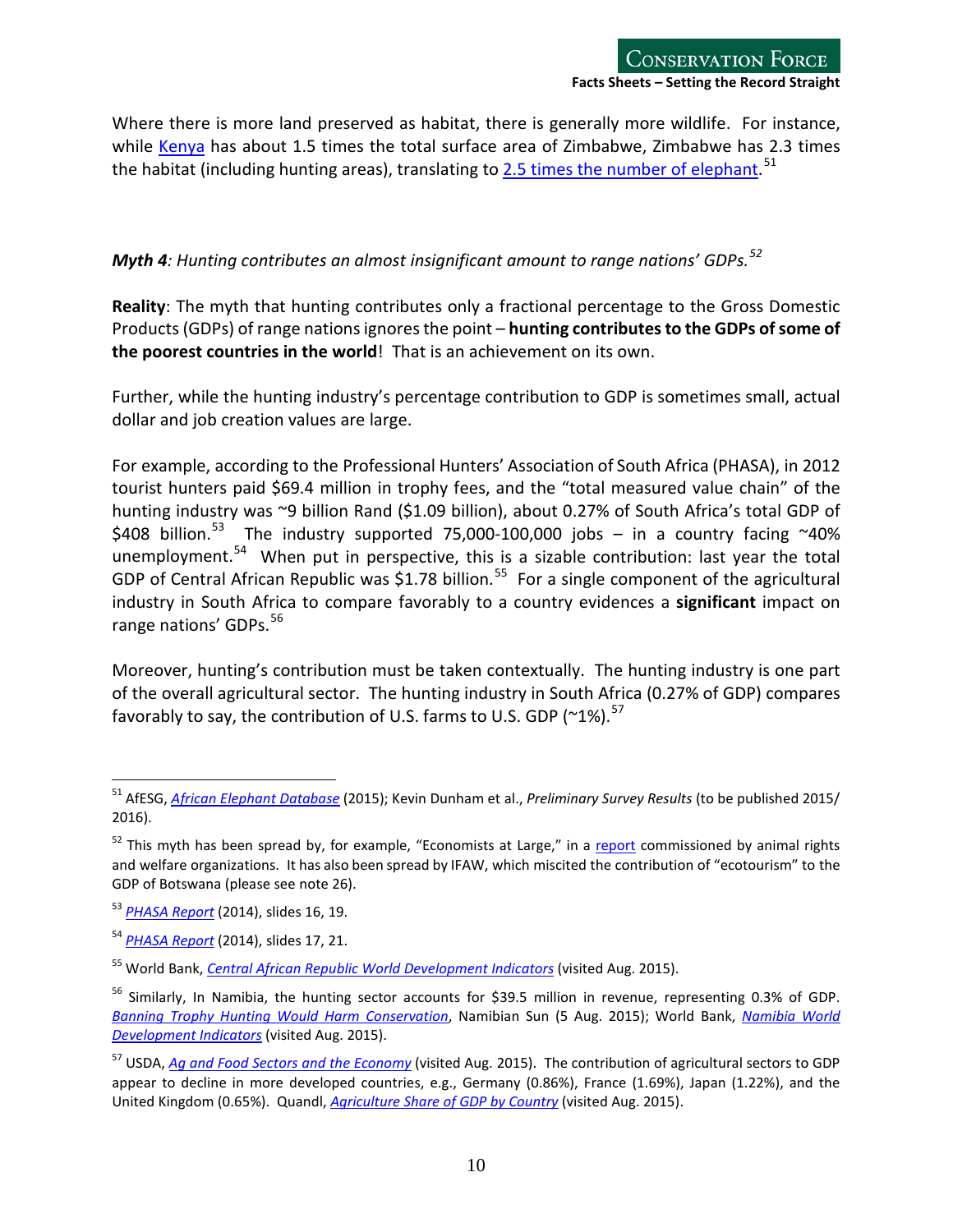Even more critically, the hunting industry provides backbone revenue to sustain range nations' wildlife authorities. In Tanzania "trophy hunting is the main source of revenue for the Wildlife Division and therefore for wildlife conservation in the country."<sup>[58](#page-10-1)</sup> Lion hunting alone generated \$2,500,000 in government fees.<sup>[59](#page-10-2)</sup> The wildlife budgets of Zimbabwe and Zambia are also mainly sustained by hunting fees and revenues.<sup>60</sup> Additional contributions to Namibia's Game Products Trust Fund allowed the country to spend over \$2 million on black rhino protection and management from 2012 to mid-2015.<sup>[61](#page-10-4)</sup>

<span id="page-10-0"></span>These are critically important dollars for anti-poaching, surveys, provision of water, and other wildlife protection and management activities.

*Myth 5: Hunting does not benefit communities: "Even pro-hunting organizations … have reported that only 3 percent of revenue from trophy hunting ever makes it to the communities affected by hunting. The rest goes to national governments or foreign-based outfitters."[62](#page-10-5)*

**Reality**: The 3% figure is widely cited but was taken completely out of context. It wasfabricated in a 2013, 17-page report by "Economists at Large," commissioned by animal rights and welfare organizations IFAW, Humane Society of the United States, and Born Free Foundation. The report ignores real facts about community benefits and draws misleading continental conclusions from a limited dataset.

The Economists at Large report gets the "3%" figure from a 2010 study conducted jointly for the International Council for Game and Wildlife Conservation (CIC) and the UN Food and Agriculture

<span id="page-10-4"></span><sup>61</sup> Declaration of the Permanent Secretary on behalf of the Ministry of Environment and Tourism, in *Friends of Animals v. Ashe*, 15-CV-653 (D.D.C. 16 July 2015) (available on PACER or from Conservation Force).

<span id="page-10-1"></span><sup>58</sup> Tanzania MNRT, *[Comment](http://www.regulations.gov/%23!documentDetail;D=FWS-R9-ES-2012-0025-6987)*, p. 7 (Doc. ID FWS-R9-ES-2012-0025-6987).  $\overline{a}$ 

<span id="page-10-2"></span><sup>59</sup> And this is only including the trophy fee, not license, game, concession, etc. Tanzania MNRT, *[Comment](http://www.regulations.gov/%23!documentDetail;D=FWS-R9-ES-2012-0025-6987)*, p. 7 (Doc. ID FWS-R9-ES-2012-0025-6987) ("Funds generated from tourist safari hunting benefit lion in Tanzania by: Paying for conservation programs; paying for anti-poaching programs, personnel and equipment; providing direct contributions from safari operators to anti-poaching patrols and scouts, and providing early detection and reporting of poaching incidents, all of which benefits the government by shifting these costs to the private sector ;increasing habitat and reducing lion-elephant conflict by benefiting local communitiesthrough Tanzania's growing [WMAs] … providing the largest source of income for [the] Tanzania Wildlife Authority; and justifying the preservation of most wildlife habitat and helping fund its management.").

<span id="page-10-3"></span><sup>60</sup> Terry L. Anderson and Shawn Regan, *[How Trophy Hunting Can Save Lions](http://www.google.com/url?sa=t&rct=j&q=&esrc=s&source=web&cd=1&cad=rja&uact=8&ved=0CB4QFjAAahUKEwipy6zTmcfHAhWBPogKHf6NCTQ&url=http%3A%2F%2Fwww.wsj.com%2Farticles%2Fhow-trophy-hunting-can-save-lions-1438903734&ei=lO3dVamxDoH9oAT-m6agAw&usg=AFQjCNHjupV2Ijcp)*, The Wall Street Journal (7 Aug. 2015), p. A9 ("Hunting also provides much-needed funding for Africa's protected areas. Consider the Zimbabwe Parks and Wildlife Management Authority, responsible for managing Hwange National Park, where Cecil lived ... this wildlife agency derives the majority of its funding from trophy hunting. If this revenue goes away, so does the agency's ability to adequately safeguard wildlife populations from poachers and other illegal hunters.").

<span id="page-10-5"></span> $62$  This myth has been spread by, for example, Economists at Large, in a [report](http://www.ecolarge.com/wp-content/uploads/2013/06/Ecolarge-2013-200m-question-FINAL-lowres.pdf) commissioned by animal rights and welfare organizations. Roderick Campbell/Economists at Large, *The \$200 Million Question: How Much Does Trophy Hunting Really Contribute to African Communities?* (2013).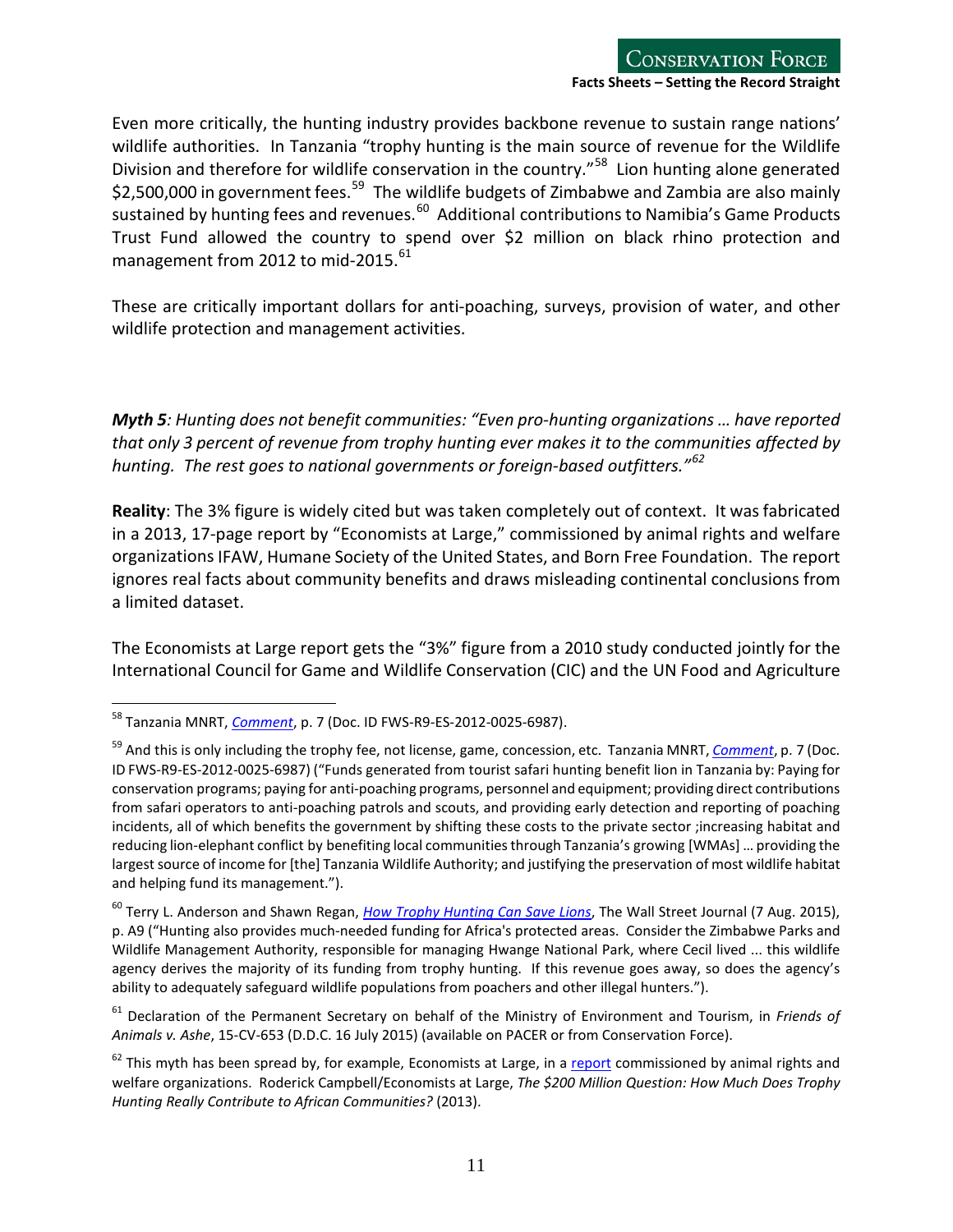Organization (FAO). This study, *Contribution of Wildlife to National Economies*, [63](#page-11-0) was focused (as the name suggests) on the impact of tourist hunting at the **national** level and had nothing to do with the contributions of hunting to **local** communities.<sup>[64](#page-11-1)</sup>

The cited page used the "confidential financial records" of tourist hunting operators in Tanzania to "draw up an approximate income and expenditure statement of a hypothetical company…and guesstimate a gross 'profit' before tax."[65](#page-11-2) This "guesstimate" was limited to data from safari operators who leased government, not communal, land.<sup>66</sup> One of the nine lines of the expense analysis calculated that from these sample records, 3.1% of the "Estimated Gross Expenditures" were directed to "Area and Community Development."<sup>[67](#page-11-4)</sup>

From this one line in a Tanzania-specific, "guesstimate" of a hypothetical income statement, the Economists at Large report concluded, "hunting companies contribute only 3% of their revenue to communities living in hunting areas."<sup>68</sup> The Economists at Large report does not qualify this broad conclusion, even though: (1) the underlying report did not draw a continental conclusion, (2) the underlying report was not looking at hunting areas on communal land, (3) the underlying report did not consider the sizable voluntary expenditures from operators to communities (see below),<sup>[69](#page-11-6)</sup> and (4) the underlying report was limited to data from Tanzania's hunting industry, during a period in which block fees were low (and right before they increased), and before Wildlife Management Area (WMA) regulations were revised to require greater revenue-sharing to communities.<sup>[70](#page-11-7)</sup> In short, the Economists at Large report took a very small piece of data with a constrained set of assumptions and represented it – falsely – as a continental conclusion about the safari hunting industry.

Had the Economists at Large report actually surveyed benefits-sharing across range nations, it would have found in most countries besides Tanzania pre-2012, hunting revenues and benefits were shared more widely. For instance, **100%** of benefits from the sustainable use of wildlife on communal conservancies in Namibia (representing 17.6% of Namibia's land mass and 12% of its population) accrue to communities.<sup>[71](#page-11-8)</sup> In Zambia, communities split hunting fees 50-50 with the

<span id="page-11-0"></span><sup>&</sup>lt;sup>63</sup> Vernon R. Booth, *Contribution of Wildlife to National Economies,* CIC Technical Series Publication No. 8 CIC/FAO (2010).

<span id="page-11-1"></span> $64$  The study identified its objective as to "assess the contributions of hunting tourism to national economies." It concluded, among other things, "through careful management and implementing appropriate policy environments, hunting tourism can demonstrate its contribution to national and local economies." Booth (2010), p. 11, 33.

<span id="page-11-2"></span><sup>65</sup> Booth (2010), p. 22.

<span id="page-11-3"></span> $66$  Booth (pers. comm. Aug. 2015).

<span id="page-11-4"></span><sup>&</sup>lt;sup>67</sup> Booth (2010), p. 23.

<span id="page-11-5"></span><sup>&</sup>lt;sup>68</sup> [Campbell/Economists at Large](http://www.ecolarge.com/wp-content/uploads/2013/06/Ecolarge-2013-200m-question-FINAL-lowres.pdf) (2013), p. 3.

<span id="page-11-6"></span><sup>69</sup> Conservation Force, *Facts about Elephant [Enhancement](https://www.google.com/url?sa=t&rct=j&q=&esrc=s&source=web&cd=1&cad=rja&uact=8&ved=0CB8QFjAAahUKEwjAz7_vhMLHAhUKTJIKHdSsAW8&url=https%3A%2F%2Fwww.conservationforce.org%2Fpdf%2Fbulletins%2FConservation_Bulletin_October_2014_Issue.pdf&ei=szjbVYCqGoqYyQTU2Yb4Bg&usg=AFQjCNGcCoIc_bde_VmoT8Bfsoh40xF6RA&sig2=gtracK0DIt1oPMKu4Kj_0g) in Tanzania*, World Conservation Force Bulletin (Oct. 2014).

<span id="page-11-7"></span><sup>&</sup>lt;sup>70</sup> Vernon Booth, pers. comm. (2015).

<span id="page-11-8"></span> $71$  [Weaver et al.](http://pubs.iied.org/pdfs/14616IIED.pdf) (2011).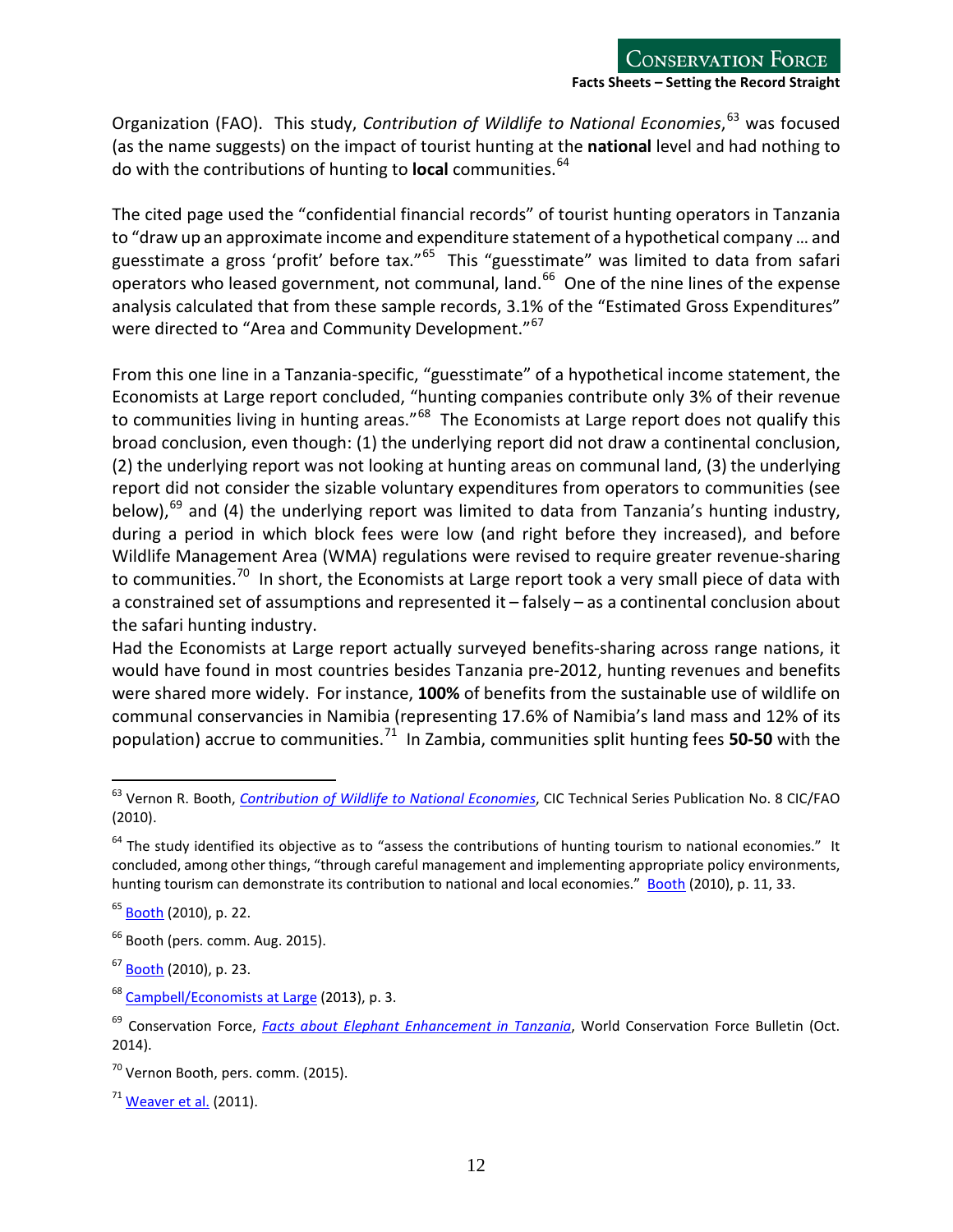Wildlife Authority.<sup>[72](#page-12-0)</sup> As of 2007, in Zimbabwe, CAMPFIRE communities receive direct deposits of safari operators of 55% of concession payments.<sup>[73](#page-12-1)</sup> In 2012, US\$2.5 million in hunting revenue was distributed to CAMPFIRE communities.<sup>74</sup> Hunting revenue contributed approximately 90% of CAMPFIRE revenue, while photo-tourism contributed 2% on average.<sup>75</sup> As one example, in direct payments in 2013-2014, one operator paid CAMPFIRE wards over \$236,000 and the rural district council also over \$215,000.<sup>[76](#page-12-4)</sup>

Also misleading, the Economists at Large report relied on outdated information for Tanzania. Prior to 2012, distributions to WMAs in Tanzania were not as high as in other countries, but the Ministry of Natural Resources (MNRT) revised WMA regulations to require a greater percentage of hunting revenue-sharing with communities.<sup>[77](#page-12-5)</sup> As a result, 21 additional communities applied to be gazetted as WMAs.<sup>[78](#page-12-6)</sup> The regulatory changes and immediate community response led the United States Agency for International Development (USAID) to conclude in the same year the Economists at Large report was published, "**WMAs represent the best hope for conserving wildlife outside of Tanzanian protected areas while enhancing rural economic development.**" [79](#page-12-7) Today the benefit-sharing guidelines for WMAs have been revised again, to give communities an even larger share of hunting revenues and incentive to preserve wildlife: 75% of block fees, 70% of permit, observer, and conservation fees, and 65% of game fees.<sup>[80](#page-12-8)</sup> Accordingly, the author of the 2010 report believes the revisions have caused or will cause distribution of hunting revenue to communities in Tanzania to be greater than  $3\%$ .  $81$ 

Neither the 2010 report nor the 2013 Economists at Large report considered donations of cash, goods, or services by safari operators directly to communities. Yet this is a normal part of safari operations and generally required by concession lease agreements or regulations. When the voluntary contributions are considered it is clear that communities receive far more than 3% of

<span id="page-12-0"></span> $72$  Zambian Wildlife Authority (ZAWA), pers. comm. (2015).

<span id="page-12-1"></span><sup>73</sup> Charles Jonga, *Trophy Imports Suspension and the CAMPFIRE Program*, CAMPFIRE Association (2014) (available from Conservation Force).

<span id="page-12-2"></span> $74$  Jonga (2014) (available from Conservation Force).

<span id="page-12-3"></span><sup>&</sup>lt;sup>75</sup> Jonga (2014) (available from Conservation Force).

<span id="page-12-4"></span><sup>76</sup> Conservation Force, *Supporting Documentation for Comments Demonstrating Enhancement from Tourist Hunting in Zimbabwe* (19 Jan. 2015), p. 1-2 (available from Conservation Force).

<span id="page-12-5"></span><sup>77</sup> USAID, *[Tanzania Wildlife Management Areas Final Evaluation Report](http://pdf.usaid.gov/pdf_docs/pdacy083.pdf)* (15 July 2013), p. 12.

<span id="page-12-6"></span><sup>78</sup> WWF-Tanzania, *[Tanzania's Wildlife Management Areas 2012 Status Report](http://www.twma.co.tz/uploads/WMA_Status_Report_2012_Final.pdf)* (2013), p. 11.

<span id="page-12-7"></span> $79$  [USAID](http://pdf.usaid.gov/pdf_docs/pdacy083.pdf) (2013), p. 12. USAID also concluded that WMAs benefitted the communities and wildlife because "villages in WMAs with earnings are … receiving their share of financial benefits and using them to support infrastructure development" (p. v).

<span id="page-12-8"></span><sup>80</sup> Tanzania MNRT, *Declarations and Directives during a Dialogue Workshop* (2-3 July 2015) (available from Conservation Force).

<span id="page-12-9"></span> $81$  Vernon Booth, pers. comm. (Aug. 2015).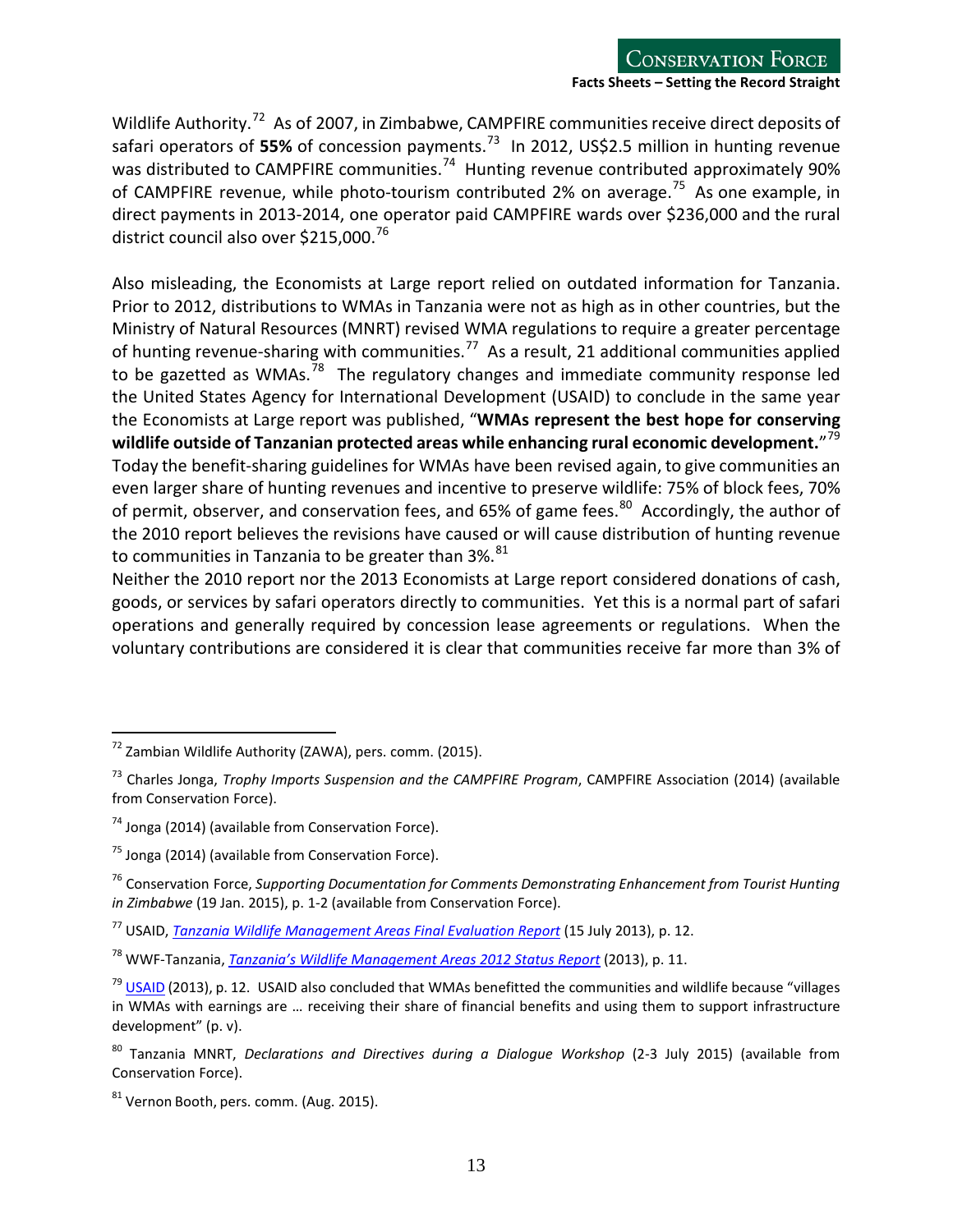the revenue from hunting operations. One operator estimated it spent over 15% of its turnover alone on community activities and anti-poaching, without including mandatory payments.<sup>[82](#page-13-0)</sup>

For instance, in 2013 and 2014 in Zimbabwe, Lodzi Hunters donated building materials and water to a dozen schools, drilled or repaired boreholes and donated monopump equipment to at least five wards, supplied over 7,600 kilograms (over \$16,000) in meat, and repaired the Zimbabwe Republic Police station's sewerage system at a cost of more than \$1,500.<sup>83</sup> Charlton McCallum Safaris paid, directly to six CAMPFIRE wards, a total of \$338,820 in hunting revenue.<sup>84</sup> This is a primary source of funding for the Mbire CAMPFIRE District, which realizes over 90% of its income from tourist hunting.<sup>[85](#page-13-3)</sup>

In Tanzania from 2007 to early 2014, a sample of operators contributed over \$2.5 million directly to communities as in-kind donations or fees. $86$  As another example, one operator (Robin Hurt) alone contributed almost \$1.8 million in benefits from 2006 to mid-2015. These included:

| <b>Amount</b> | <b>Type</b>             | <b>Sample Activities</b>                                        |
|---------------|-------------------------|-----------------------------------------------------------------|
| \$695,600     | Health and              | Providing immunizations; training Village Health Workers and    |
|               | Wellness                | donating bicycles; building dispensary, training beekeepers     |
| \$539,382     | <b>Village Benefits</b> | Renovation of a charcoal dam; construction of classrooms and    |
|               |                         | teachers' houses, latrines, and a health center; renovations of |
|               |                         | a water pump; payment of school fees; allowances for Village    |
|               |                         | Game Scouts                                                     |
| \$57,000      | Strengthening           | Stakeholder meetings; workshops on financial management         |
|               | <b>Local Government</b> | and natural resources management; construction of village       |
|               |                         | offices                                                         |
| \$339,836     | Education               | Donation of books and supplies; establishment of community      |
|               |                         | library including training librarians and providing books;      |
| \$2,020       | <b>Water Provision</b>  | Donation of Indian Mark II hand water pump, rehabilitation of   |
|               |                         | water pump                                                      |
| \$154,906     | Other / General         | Donations of school prizes, funds for community celebration,    |
|               |                         | food during drought                                             |
| \$1,788,743   | TOTAL                   |                                                                 |

<span id="page-13-5"></span>This table does not include the \$1.1 million spent on anti-poaching and conservation activities (e.g., patrols, rations, block rehabilitation, carbon off-setting, aerial censustraining), or fees paid to the government (which are used in part for community activities and anti-poaching).<sup>[87](#page-13-5)</sup>

<span id="page-13-0"></span> $82$  Confidential hunting operator comm. (2015).  $\overline{a}$ 

<span id="page-13-1"></span><sup>&</sup>lt;sup>83</sup> Lodzi Hunters, pers. comm. (2014) (available from Conservation Force).

<span id="page-13-2"></span><sup>84</sup> Charlton McCallum Safaris, *Letter re: Import Suspension* (10 Oct. 2014) (available from Conservation Force).

<span id="page-13-3"></span><sup>85</sup> Charlton McCallum Safaris, *Letter* (2014) (available from Conservation Force).

<span id="page-13-4"></span><sup>86</sup> Conservation Force, *Table of Operator Contributions* (2006-2014) (available from Conservation Force).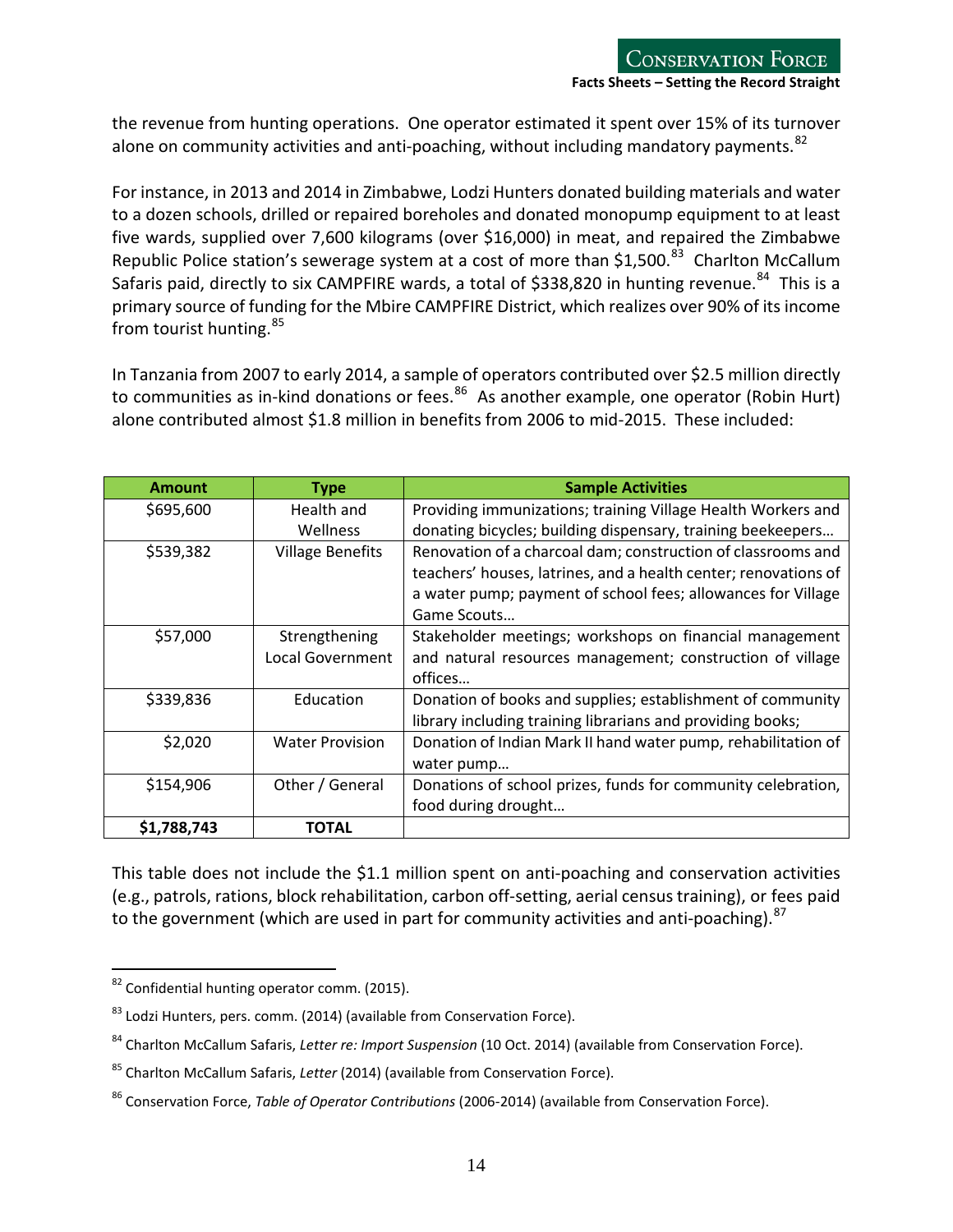A final point about this myth – anti-hunters suggest that a greater level of revenue from photographic lodges accrues to local communities while the majority of revenue from tourist hunting is not shared with communities but instead goes to "national governments or foreign-based outfitters."[88](#page-14-1)

Putting aside whether it is a bad thing to fund national governments/wildlife divisions (doesn't it seem like wildlife benefit from funding the government authorities responsible for anti-poaching and conservation activities?), there is little support for this canard. Photo-lodges require capital to build and sustain, and business and accounting acumen to run.<sup>[89](#page-14-2)</sup> Communities generally lack such skills whether photo- or hunting-tourism is involved,<sup>[90](#page-14-3)</sup> and partner with investors who may or may not be foreign. Locals are frequently not driving or narrating the photographic buses. $91$ 

<span id="page-14-0"></span>Put simply, this criticism of the ownership of safari operations and the engagement of locals is equally applicable to non-consumptive tourism.

<span id="page-14-3"></span><sup>90</sup> [USAID](http://pdf.usaid.gov/pdf_docs/pdacy083.pdf) (2010), § 2.6.1.

 $^{87}$  Robin Hurt Safaris (T) Ltd., Audited Report on Contributions to Communities and Anti-Poaching, 2006-June 2015 (Aug. 2015) (available from Conservation Force or the [Robin Hurt Wildlife Foundation\)](http://www.robinhurt.com/robin-hurt-wildlife-foundation/robin-hurt-wildlife-foundation.html).

<span id="page-14-1"></span><sup>&</sup>lt;sup>88</sup> This myth has also been spread by IFAW in an op-ed posted on National Geographic'[s website.](http://news.nationalgeographic.com/news/2013/08/130802-lions-trophy-hunting-extinction-opinion-animals-africa-conservation/)

<span id="page-14-2"></span><sup>89</sup> David Mazambani & Priscilla Dembetembe/USAID, *[Community Based Natural Resource Management Stocktaking](https://www.google.com/url?sa=t&rct=j&q=&esrc=s&source=web&cd=4&cad=rja&uact=8&ved=0CDcQFjADahUKEwi61aD5-sLHAhVWf5IKHZ4EBMM&url=http%3A%2F%2Fpdf.usaid.gov%2Fpdf_docs%2FPA00JRRM.pdf&ei=g7TbVfqHEdb-yQSeiZCYDA&usg=AFQjCNF88jE_lKhX0vNErOemtINtcj0ykw&sig2=VjwnxhQDpck06lrWVa8X-g)  [Assessment Zimbabwe](https://www.google.com/url?sa=t&rct=j&q=&esrc=s&source=web&cd=4&cad=rja&uact=8&ved=0CDcQFjADahUKEwi61aD5-sLHAhVWf5IKHZ4EBMM&url=http%3A%2F%2Fpdf.usaid.gov%2Fpdf_docs%2FPA00JRRM.pdf&ei=g7TbVfqHEdb-yQSeiZCYDA&usg=AFQjCNF88jE_lKhX0vNErOemtINtcj0ykw&sig2=VjwnxhQDpck06lrWVa8X-g) Profile* (Mar. 2010), § 2.6.1 ("Only a small proportion of the projectslisted … are functional … First, a large number of the projects could not be completed after USAID funding ended in 2003.... Second, the macro economic and political environment in Zimbabwe after 2003 discouraged external tourists from visiting the country. The same factors discouraged potential local and external investors who would have partnered with communities. CBOs and community groups who owned the eco-tourism projects were not able to obtain basic materials which are critical in operating accommodation or camping facilities because of the effects of economic sanctions. Third, most projects suffered from a lack of skills and expertise to manage the projects, especially from late 2007 to the end of 2008 period when facilitating NGOs suspended operations because of the political environment in the country."

<span id="page-14-4"></span><sup>91</sup> Glen Martin, *[Lionizing Cecil](http://alumni.berkeley.edu/california-magazine/just-in/2015-08-05/lionizing-cecil-makes-us-feel-good-trophy-hunting-ban-will)* (2015) ("Kenya's rural residents … are responsible for the country's wildlife, but they aren't allowed to benefit from it.").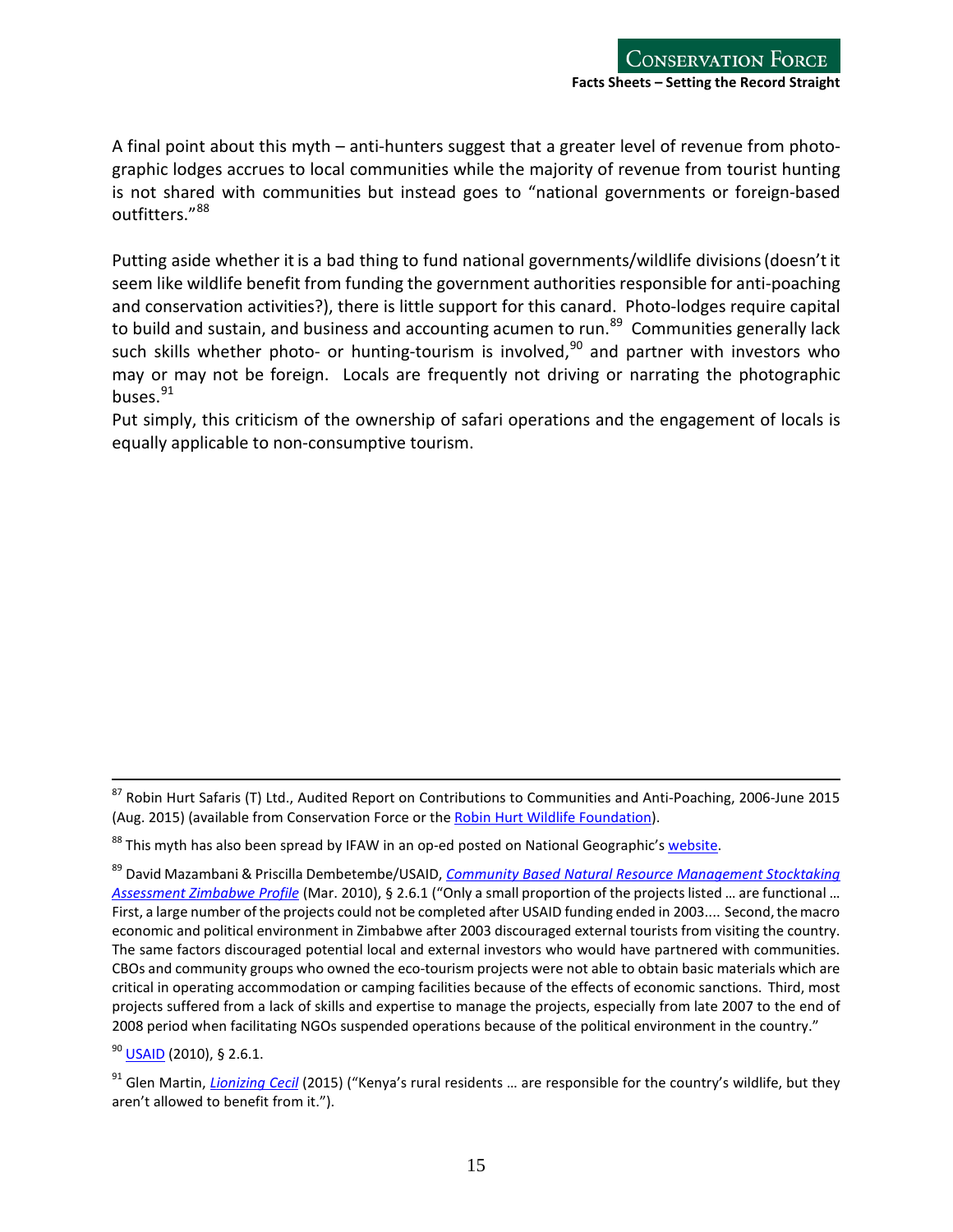# *Myth 6: Trophy hunting "repeats systems of colonialism."[92](#page-15-0)*

**Reality**: This allegation is puzzling since countries like South Africa, Namibia, and Tanzania have chosen to incorporate tourist hunting as a use of their wildlife assets and vocally opposed trade bans, stricter domestic measures, airline trophy embargos, and the ESA listing of lion. Safari hunting is empowerment, while restrictions and embargoes are acts of "Facebook colonialism."

- Zimbabwe has vocally opposed the USFWS suspension of elephant trophy imports and emphasized the damage of that import ban to their wildlife authority and economy.<sup>[93](#page-15-1)</sup>
- Range nations requested and succeeded in having the Parties to CITES revise Resolution 2.11 to try and reduce the incidence of stricter domestic measures; as Namibia noted in the document suggesting this revision, "[t]he effect … is that the importing countries are saying to the exporting Parties, 'We do not trust your judgments, and insist on replacing your views with our own.' This patronizing approach is inappropriate for sovereign States in a conservation partnership."<sup>[94](#page-15-2)</sup>
- Range nations like Namibia and South Africa<sup>[95](#page-15-3)</sup> have spoken out in opposition to airlines unilaterally imposing limits on carriage of hunting trophies.
- Seven African range nations signed a letter to USFWS opposing the proposed listing of the African lion and explaining their "serious concerns," including that the proposed rule and an enhancement requirement "undermine CITES and increase the administrative burden of range states."<sup>[96](#page-15-4)</sup> These countries also expressed the view "the proposed 4(d) Rule will not address or solve the main challenges in lion management, habitat loss, human-lion conflict, and loss of prey," and "penalizes range states who have worked hard to achieve success in lion conservation … If the Service is looking to improve management of lions in

<span id="page-15-0"></span><sup>&</sup>lt;sup>92</sup> This myth has been spread by, for example, Peter LaFontaine of IFAW in a poorly researched <u>article on ABC News</u>.  $\overline{a}$ 

<span id="page-15-1"></span><sup>93</sup> Wisdom Mdzungairi, *US BansImports of [Sport-Hunted](https://www.newsday.co.zw/2014/04/08/us-bans-imports-sport-hunted-zim-elephant-tusks/) Zim Elephant Tusks*, NewsDay Zimbabwe (4 Apr. 2015) ("But Environment, Water and Climate minister Saviour Kasukuwere blasted the move … saying it was an 'unfortunate move which smacks of an extension of sanctions on the elephants. It's a dent on our conservation efforts and the successful programmes we've been running. However, we've taken note of their concerns and are engaging them to seek more information on why they would take such a drastic measure which is really undeserved at this hour,' Kasukuwere said.").

<span id="page-15-2"></span><sup>94</sup> Namibia, *[CITES Doc. 9.50](https://www.cites.org/sites/default/files/eng/cop/09/doc/E9-Doc-50.pdf)* (CoP 9), p. 1-2.

<span id="page-15-3"></span><sup>95</sup> *[Banning Trophy Hunting Would Harm Conservation](http://www.namibiansun.com/crime/banning-trophy-hunting-would-harm-conservation.82312)*, Namibian Sun (5 Aug. 2015) (quoting Namibia's Minister of Environment and Tourism); Edna Molewa, South African Minister of Environmental Affairs, *Legal, Regulated Hunting Has a Role to Play in Conserving Species* (4 Aug. 2015) (explaining why South African lifted the trophy import ban, expressing hope Delta would follow: "Legally managed, sustainable hunting is an integral part of this country's constitutionally-enshrined principle of sustainable utilisation."); Associated Press/Chicago Tribune, *[South Africa,](http://www.chicagotribune.com/news/nationworld/ct-trophies-airline-ban-20150807-story.html)  [Namibia Criticize Airline Ban on Trophies](http://www.chicagotribune.com/news/nationworld/ct-trophies-airline-ban-20150807-story.html)* (7 Aug. 2015).

<span id="page-15-4"></span><sup>96</sup> Cameroon, Namibia, Mozambique, South Africa, Tanzania, Zimbabwe, Zambia, *[Letter](http://www.regulations.gov/%23!documentDetail;D=FWS-R9-ES-2012-0025-7052)* re: Proposed Rule to List the African Lion Subspecies as Threatened With a Special Rule Under Section 4(d) of the Endangered Species Act (27 Jan. 2015) ("the range states will experience a loss of revenue generated from U.S. hunters, which supports the capacity of governments and community districts to protect, study and manage lion populations") (Doc. ID FWS-R9- ES-2012-0025-7052).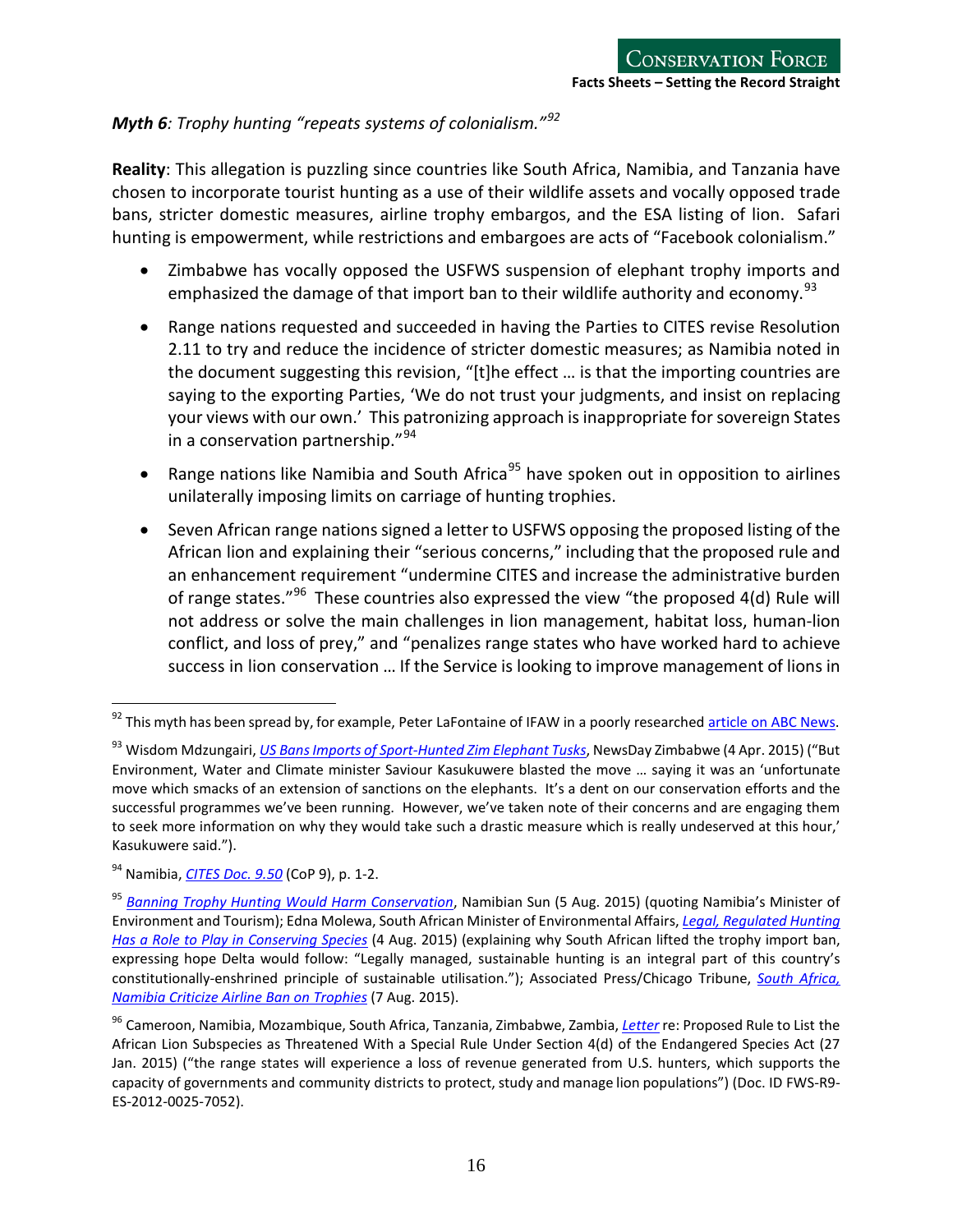range states, then the Service should improve bilateral cooperation with the range state governments and cooperatively develop incentivesforsuccessful lion conservation efforts instead of imposing additional restrictions and administrative burdens that adversely affect them."

• South Africa, Tanzania, Zambia, Zimbabwe, and Burkina Faso also separately opposed the ESA listing.<sup>[97](#page-16-0)</sup> Then-director of Tanzania's Wildlife Division Songorwa published an op-ed in the *New York Times*, pointing out that U.S. hunters made up 60% of Tanzania's market and indicating Tanzania wanted U.S. hunters to come due to the economic benefits they generated.<sup>98</sup> Director Songorwa's op-ed was more negative towards the animal rightists which proposed listing than the U.S. hunters who support Tanzania. He "ask[ed] on behalf of [his] country and all of our wildlife: do not list the African lion as endangered."

This myth is also puzzling because tourist hunting occurs in countries hardly representative of colonies such as Argentina, Canada, Finland, France, Hungary, Pakistan, Romania, Russia, Spain, and Tajikistan.<sup>[99](#page-16-2)</sup>

Tajikistan voluntarily adopted a tourist hunting program and has established conservancies to protect markhor, argali, ibex, and urial (among other wildlife) which now cover 2,500 km<sup>2</sup>.<sup>[100](#page-16-3)</sup> The conservancies developed organically, apparently after a local "traditional hunter" chose to stop poaching and to start investing in wildlife, to benefit from future sustainable use.<sup>101</sup> The Tajik government issued its first hunting licenses for markhor in 2013/14 and 2014/15 and generated hundreds of thousands of dollars for the treasury and for the conservancies to reinvest in anti-poaching, management, and community projects.<sup>[102](#page-16-5)</sup>

<span id="page-16-0"></span><sup>97</sup> Scientific Authority, *[Consultation](http://www.regulations.gov/%23!documentDetail;D=FWS-R9-ES-2012-0025-3219) re: Potential Listing of Panthera leo on the USA Endangered Species Act* (28 Jan. 2013) (Doc. ID FWS-R9-ES-2012-0025-3219); Tanzania MNRT, *[Comment](http://www.regulations.gov/%23!documentDetail;D=FWS-R9-ES-2012-0025-6987)*, p. 27 (Doc. ID FWS-R9-ES-2012-0025-6987); Tanzania Wildlife Division, *[Comment](http://www.regulations.gov/%23!documentDetail;D=FWS-R9-ES-2012-0025-2812)* (28 Jan. 2013) (Doc. ID FWS-R9-ES-2012-0025-2812) ("Successful conservation of lions in Tanzania relies upon a thoughtful approach, including sustainable utilization. The ESA listing of Tanzania's lion would be inconsistent with that approach…."); Zimbabwe Parks and Wildlife Management Authority, *[Comment](http://www.regulations.gov/%23!documentDetail;D=FWS-R9-ES-2012-0025-6991)* (27 Jan. 2015) (Doc. ID FWS-R9-ES-2012-0025-6991); Zambian Lion Project/ZAWA, *[Presentation/Comment](http://www.regulations.gov/%23!documentDetail;D=FWS-R9-ES-2012-0025-3231)* (28 June 2013) (Doc. ID FWS-R9-ES-2012-0025-3231); Burkina Faso Ministere de l'Environnement et du Developpement Durable et al., *[Conservation and Tourism Hunting of the African Lion in Burkina Faso, Informative Note](http://www.regulations.gov/%23!documentDetail;D=FWS-R9-ES-2012-0025-6986)* (Dec. 2014), p. 28 (Doc. ID FWS-R9-ES-2012-0025-6986).

<span id="page-16-1"></span><sup>98</sup> Alexander Songorwa, *[Saving Lions by Killing Them](http://www.google.com/url?sa=t&rct=j&q=&esrc=s&source=web&cd=1&cad=rja&uact=8&ved=0CB8QFjAAahUKEwi0rMjzk8fHAhXPOIgKHbRdCPA&url=http%3A%2F%2Fwww.nytimes.com%2F2013%2F03%2F18%2Fopinion%2Fsaving-lions-by-killing-them.html&ei=jefdVfSxC8_xoAS0u6GADw&usg=AFQjCNG)*, New York Times (17 Mar. 2013).

<span id="page-16-2"></span><sup>99</sup> The Hunting Consortium, *[Hunt by Country](http://huntingconsortium.com/huntbycountry.htm)* (visited Aug. 2015).

<span id="page-16-3"></span><sup>100</sup> Munavvar Alidodov, *Application for CIC Markhor Award* (30 Jan. 2014), p. 2.

<span id="page-16-4"></span><sup>101</sup> Alidodov (2014), p. 1; Rolf Baldus & Stefan Michel, *What Does CITES Mean for an African or Central Asian [Village?](https://www.google.com/url?sa=t&rct=j&q=&esrc=s&source=web&cd=1&cad=rja&uact=8&ved=0CB8QFjAAahUKEwjH7O7ihsPHAhULD5IKHQ42A04&url=http%3A%2F%2Fwww.cites.org%2Feng%2Fnews%2Fcalendar%2FAgenda-CBNRM.pdf&ei=6cDbVYfUIYueyASO7IzwBA&usg=AFQjCNHoOhzkFtA-88Jj6k3ifFkPbHX1nQ&sig2=zsYO0Sty-mABV5hthriBqQ) Some Experiences from Tanzania and Tajikistan*, in Proceedings of an International Symposium on the Relevance of CITES/CBNRM to Conservation and Sustainable Use of CITES-Listed Species in Exporting Countries (2011), p. 55.

<span id="page-16-5"></span><sup>102</sup> A. Maskaev, pers. comm. (7 Apr. 2014); Tatjana Rosen Michel and Stefan Michel, *Memo for Consideration by EU SRG and CITES Scientific Authorities to Support Decision-making on Import of Markhor Hunting Trophies Originating from Tajikistan* (2014).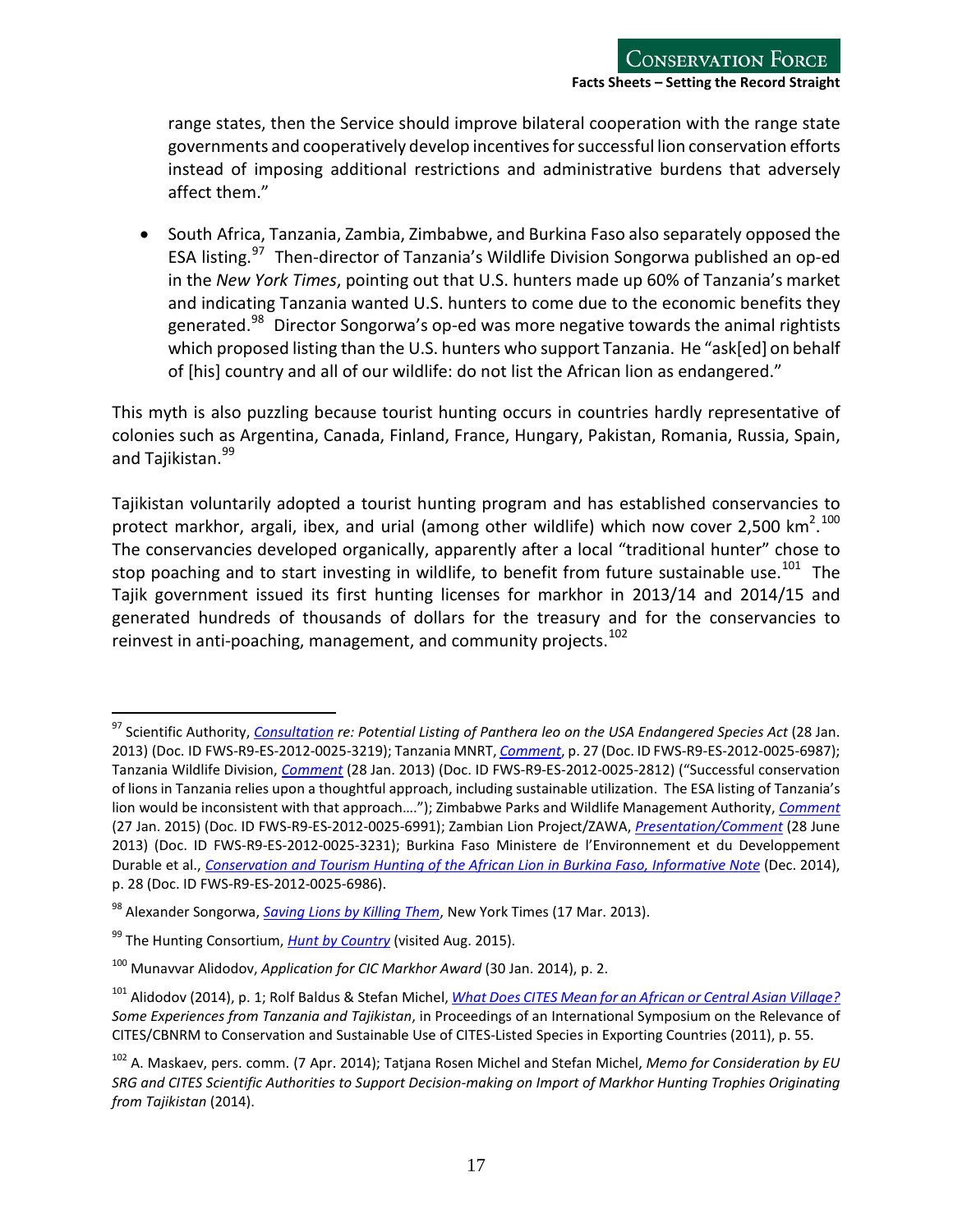No "outsider" forced the Tajik communities to turn to tourist hunting. But the country is poor, and the markhor area is hard to reach, shares a border with Afghanistan, and lacks photo-tourist attractions and infrastructure. The wildlife inhabits harsh climates and was previously exploited for little gain. Now because tourist hunters are willing to accept those conditions, the wildlife is protected instead of poached, habitat is conserved, and markhor, argali, and even endangered snow leopard populations are increasing.  $103$ 

#### <span id="page-17-0"></span>*Myth 7: Hunting is unsustainable.[104](#page-17-2)*

Wildlife is not threatened by legal hunting, which considers offtakes from other sources such as poaching, disease, cropping, problem animal control, and natural mortality in setting quotas. [105](#page-17-3)

Legal hunting is also self-regulating – in many countries, age and/or size restrictions on trophies limit the legal offtake. For instance, when Tanzania adopted age limits on huntable lion, its lion harvest declined.<sup>[106](#page-17-4)</sup> (And the same is true for Mozambique.) Similarly, it has strict size limits on legal elephant trophies and as a result, only 7 elephant were taken in 2014, as the population had declined.<sup>107</sup> The former head of Wildlife and Fisheries Research in the Zimbabwe Parks and Wildlife Management Authority put it this way:

Illegal hunting has no effect on the setting of sport hunting quotas because the population age structure does not change shape from a stable age distribution. All that alters is the population growth rate. Even when the level of illegal hunting is unsustainable, a quota of 0.5% can be set for sport hunting. In Appendix 5 it is shown that 869 trophy males would be taken over 50 years from a population subject to no management offtakes or illegal hunting: when the illegal harvest is 4% the number of trophies drops to 266.<sup>[108](#page-17-6)</sup>

<span id="page-17-1"></span><sup>&</sup>lt;sup>103</sup> Please see Conservation Force's <u>website</u> and the Tajikistan Mountain Ungulate Project's [website](http://www.wildlife-tajikistan.org/) for additional info in support of a recent application to the USFWS to import a markhor trophy from Tajikistan.

<span id="page-17-2"></span><sup>104</sup> This myth has been spread by, for example, a poorly researched op-ed by Don Pinnock in the *[Daily Maverick](https://www.google.com/url?q=http://www.dailymaverick.co.za/article/2015-08-20-op-ed-is-trophy-hunting-really-sustainable/&sa=U&ved=0CAUQFjAAahUKEwjojKj7jsPHAhVMEpIKHTuZBD4&client=internal-uds-cse&usg=AFQjCNHZkpR9VQzRq4Gg2RjgI7gJ0QXzqw)*.

<span id="page-17-3"></span><sup>&</sup>lt;sup>105</sup> For example, ZPWMA explained its quota-setting rationale and considerations in a response to USFWS following the suspension of elephant trophy imports in April 2014, and in a non-detriment finding made in accordance with CITES. ZPWMA, *Response* (17 Apr. 2014); ZPWMA, *A Non-Detriment Finding for African Elephant in Zimbabwe* (16 May 2014).

<span id="page-17-4"></span><sup>106</sup> [Lindsey et al.](http://journals.plos.org/plosone/article?id=10.1371/journal.pone.0073808) (2013), p. 5-6.

<span id="page-17-5"></span><sup>107</sup> Tanzania Wildlife Research Institute, *Non-Detriment Finding for African Elephant in Tanzania* (2014).

<span id="page-17-6"></span><sup>108</sup> Rowan Martin, *Background Study, Elephants* (Apr. 2005), p. 56 (available from Conservation Force).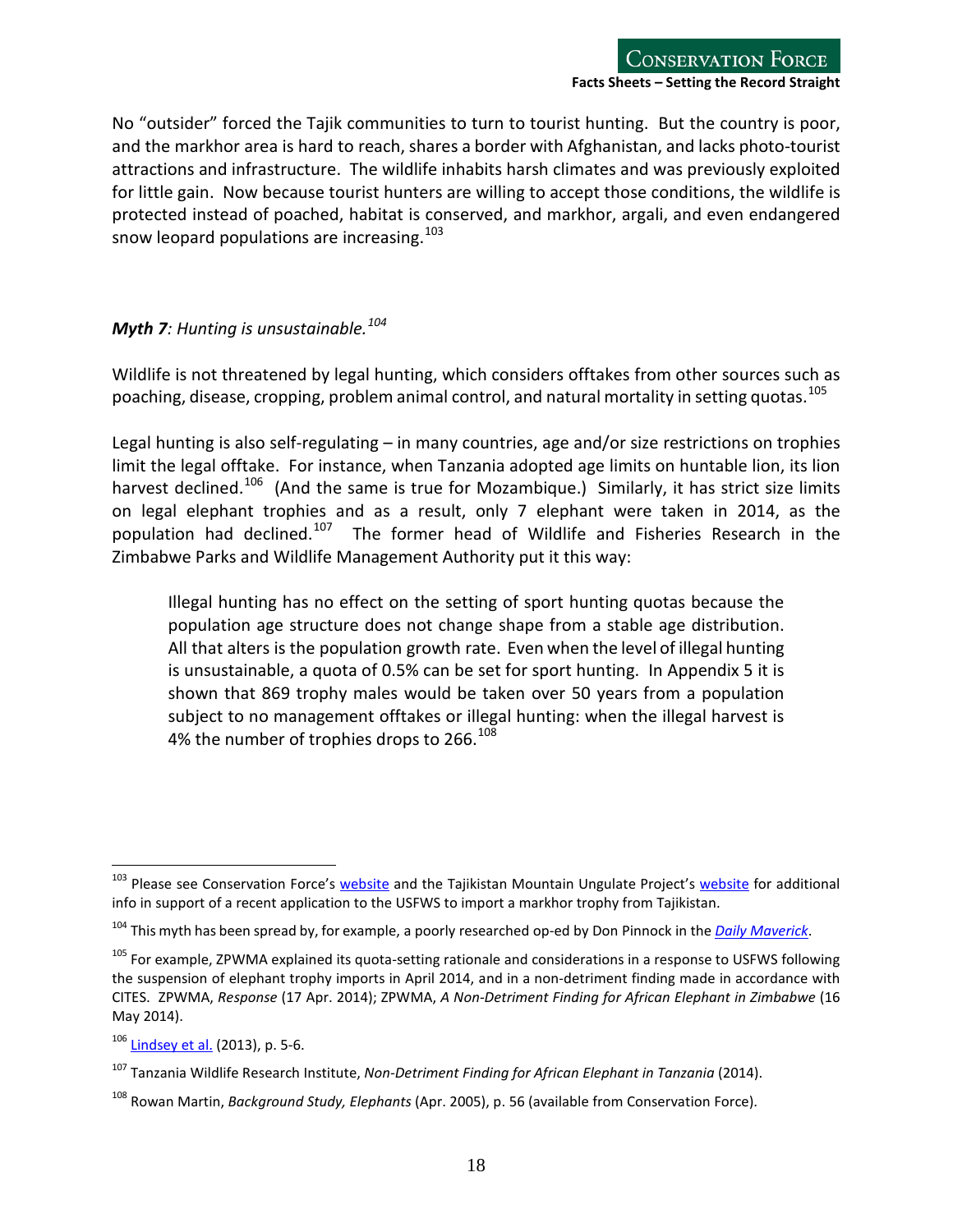Legal hunting is often a part of a biological management plan, such as for Canadian wood bison and black and white rhino. $109$ 

As one example: "Regulated hunting has been used in Canada since 1987 to manage wood bison herds and is consistent with the recovery goals in the Canadian wood bison recovery plan." $^{110}$  As explained by the USFWS, regulated hunting has been used to keep wood bison herds to planned population densities, to avoid disease and maintain optimal carrying capacity. If disease or other threats reduced herds below a certain limit, the "regulated harvest" was suspended to re-grow the herds.<sup>111</sup> "Regulated hunting has been used in Canada to (1) maintain herd sizes within the carrying capacity of the landscape; (2) reduce the potential for the spread of disease; (3) address public safety concerns near roads; and (4) increase community support for re-established wood bison herds."<sup>[112](#page-18-4)</sup>

As another example, since Namibia's CITES quota was approved in 2004, and legal hunting of 5 black rhino per year became viable, Namibia's black rhino population has increased by 95%.<sup>[113](#page-18-5)</sup> Regulated hunting is used to crop a limited number of geriatric, "surplus" males.<sup>[114](#page-18-6)</sup> Likewise, Save the Rhino International (neither a safari club nor hunting advocate) concluded that "Trophy hunting has played a key role in the recovery of the white rhino population in South Africa, and helped the species recover from the brink of extinction."<sup>[115](#page-18-7)</sup> The financial incentives from tourist hunting caused habitat to be preserved, rhino to be protected, and led to South Africa's white rhino population recovering from 1,800 to over 20,000 animals. $^{116}$  $^{116}$  $^{116}$ 

<span id="page-18-0"></span>*Myth 8: Hunting in Zimbabwe is unregulated – that is why the USFWS shut down the import of sport-hunted elephant trophies. [117](#page-18-9)*

In reality, wildlife management in Zimbabwe has been markedly successful (as demonstrated by stable or growing populations of key species like elephant and lion) despite sanctions and poor economic development. Hunting is fairly well-managed and sustainable.

<span id="page-18-1"></span><sup>109</sup> IUCN Sustainable Use and Livelihoods Specialist Group, *[Letter](http://africanindaba.com/2014/02/iucn-sustainable-use-and-livelihoods-specialist-group-supports-dsc-black-rhino-hunt-auction-february-2014-volume-12-1/)* (11 Dec. 2013); Dr. Michael Knight, Declaration, in *Friends of Animals v. Ashe*, 15-CV-653 (D.D.C. 16 July 2015), ¶ 12 (available on PACER or from Conservation Force).

<span id="page-18-2"></span><sup>110</sup> [79 Fed. Reg. 26175,](http://www.fws.gov/policy/library/2014/2014-10506.pdf) 26178 (7 May 2014).

<span id="page-18-3"></span><sup>111</sup> [77 Fed. Reg. 26191,](http://www.gpo.gov/fdsys/pkg/FR-2012-05-03/pdf/2012-10635.pdf) 26202 (3 May 2012).

<span id="page-18-4"></span><sup>112</sup> [79 Fed. Reg. 26175,](http://www.fws.gov/policy/library/2014/2014-10506.pdf) 26178 (7 May 2014).

<span id="page-18-5"></span><sup>113</sup> Dr. Michael Knight, *Declaration*, in *Friends of Animals v. Ashe*, 15-CV-653 (D.D.C. 16 July 2015), ¶ 9 (available from Conservation Force).

<span id="page-18-6"></span><sup>114</sup> Knight, *Declaration* (2015), ¶¶ 8, 12 (available from Conservation Force).

<span id="page-18-7"></span><sup>&</sup>lt;sup>115</sup> Save the Rhino International, *[What is Trophy Hunting?](https://www.google.com/url?sa=t&rct=j&q=&esrc=s&source=web&cd=1&cad=rja&uact=8&ved=0CB8QFjAAahUKEwiJ4e--ncPHAhURVZIKHX7lAI4&url=https%3A%2F%2Fwww.savetherhino.org%2Fassets%2F0001%2F7279%2FWhat_is_trophy_hunting.pdf&ei=vNjbVYmTBZGqyQT-yoPwCA&usg=AFQjCNHcesrSDj3UQRVvvNmS80dQRlgwgA&sig2=_IPbwBo0DCpjjrXr8G5v_w)* (accessed Aug. 2015).

<span id="page-18-8"></span><sup>116</sup> Save the Rhino International, *[What is Trophy Hunting?](https://www.google.com/url?sa=t&rct=j&q=&esrc=s&source=web&cd=1&cad=rja&uact=8&ved=0CB8QFjAAahUKEwiJ4e--ncPHAhURVZIKHX7lAI4&url=https%3A%2F%2Fwww.savetherhino.org%2Fassets%2F0001%2F7279%2FWhat_is_trophy_hunting.pdf&ei=vNjbVYmTBZGqyQT-yoPwCA&usg=AFQjCNHcesrSDj3UQRVvvNmS80dQRlgwgA&sig2=_IPbwBo0DCpjjrXr8G5v_w)* (accessed Aug. 2015).

<span id="page-18-9"></span> $117$  This myth has been spread by, for example, the Conservation Action Trust in [articles](http://www.news24.com/Columnists/GuestColumn/Conflating-the-figures-Zimbabwe-attempts-to-justify-selling-off-its-wild-elephants-20150415) on News24.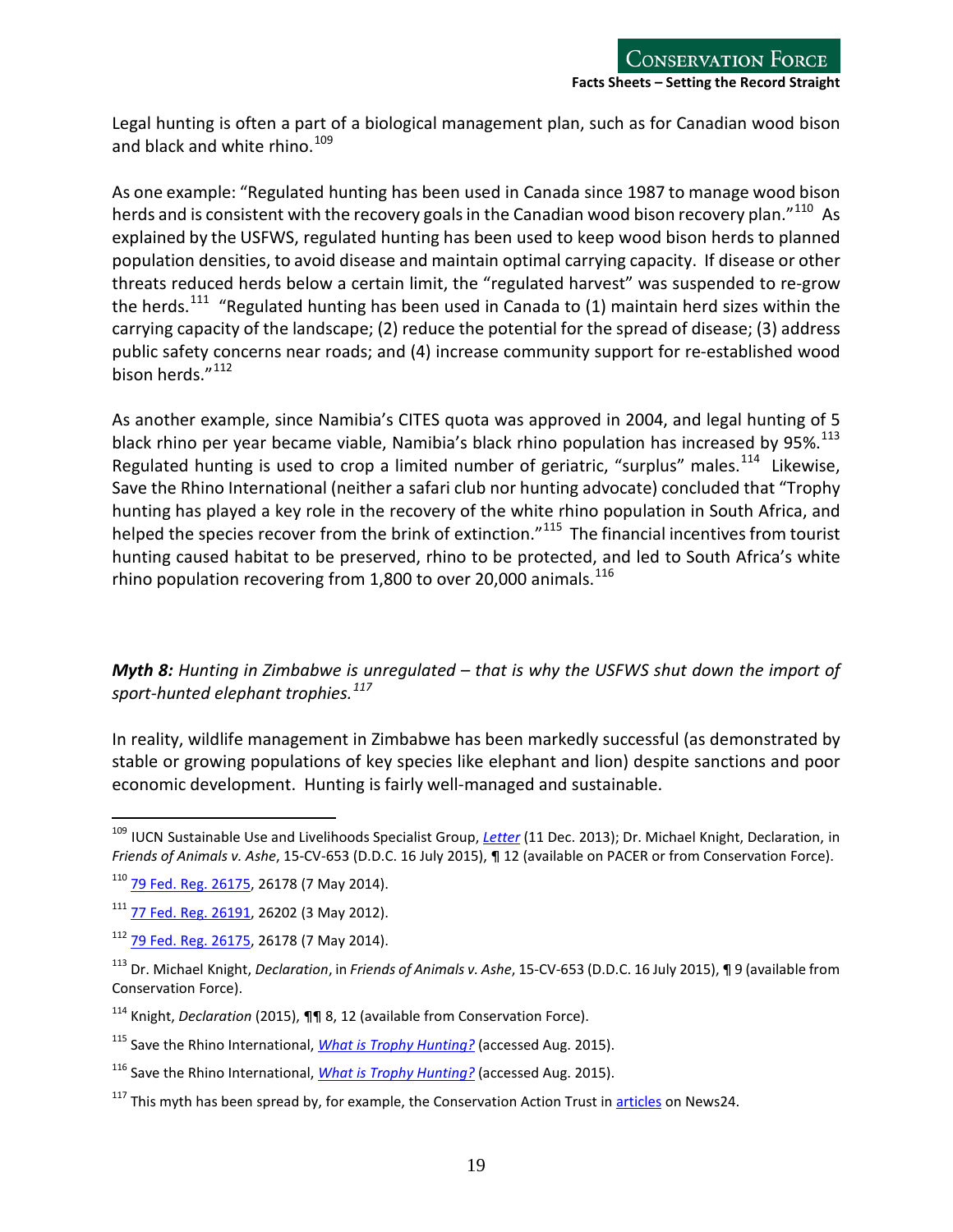Hunting lands in Zimbabwe include government safari areas and forest areas as well as private conservancies and communal areas. The land mass of safari areas and conservancies is roughly equivalent to the size of the country's national parks $^{118}$  $^{118}$  $^{118}$ ; communal areas add approximately 12% more of the country as additional habitat (approximately 50,000 km<sup>2</sup>) and a layer of protection due to financial benefits and incentives to communities to cohabitate with wildlife.<sup>[119](#page-19-1)</sup>

Zimbabwe has wildlife management laws and individual species management plans such as for elephant (2015-2019), rhino (2011-2016), lion (revised 2006), and more.<sup>[120](#page-19-2)</sup>

### *Lion Hunting:*

Zimbabwe recently revised the regulations governing lion hunting and quota-setting following a 2013 workshop including experts and stakeholders, and determined to incorporate age limits in lion hunting, with penalties for hunting lion below  $5/6$  years old.<sup>121</sup> The system is implemented in the 2014-2015 season; 2014 data is used to adaptively set a baseline for 2015 quotas.<sup>[122](#page-19-4)</sup>

Zimbabwe now uses a point system for lion quota-setting. Hunting operators are instructed to hunt male lion older than 5 and are warned that they will be penalized for hunting younger lion through not receiving a lion quota in that area the next year.<sup>[123](#page-19-5)</sup>

In evaluating quotas for the 2015 season the Parks and Wildlife Management Authority prepared a report on the *Conservation Status of the African Lion*, which provides a population estimate of **1,700-2,043 lion** (including 750 lion in the North West Matabeleland area surrounding Hwange) using data not available to Riggio or the IUCN.<sup>[124](#page-19-6)</sup>

The Parks and Wildlife Management Authority set a 2015 countrywide quota of 89 lion of which 21 are on private land (including Bubye Valley Conservancy, which has an astounding density of 14 lion/100 km<sup>2</sup> and Save Valley Conservancy, with a density of 9 lion/100 km<sup>2</sup>) as well as 38 lion on the Parks Estate (Safari Areas), and 26 on communal lands.<sup>125</sup> Authority scientists evaluated

<span id="page-19-3"></span><sup>121</sup> ZPWMA,*Age Restrictions on Lion Trophies and [theAdaptive Management of Lion Quotasin](http://www.zimparks.org/images/conservation_uploads/Lion%20trophy%20age%20restrictions%20Zimbabwe%202014.pdf) Zimbabwe* (Jan. 2015), p. 18-20.

<span id="page-19-0"></span><sup>&</sup>lt;sup>118</sup> [UN List of Protected Areas](http://blog.protectedplanet.net/post/102481051829/2014-united-nations-list-of-protected-areas) (comparison of National Parks and Safari Areas + Conservancies).  $\overline{a}$ 

<span id="page-19-1"></span><sup>119</sup> Jonga (2014); Charles Jonga, *CAMPFIRE Overview: June 2015* (2015) (available from Conservation Force).

<span id="page-19-2"></span><sup>120</sup> For example please see Zimbabwe Parks and Wildlife Management Authority (ZPWMA), *Action Plan for Elephant Management in Zimbabwe* (draft to be published 2015); *Zimbabwe Rhino Policy and [Management](http://www.rhinoresourcecenter.com/pdf_files/137/1376469241.pdf) Framework* (2011-16); *[Conservation Strategy and Action Plan for Lion \(Panthera Leo\) in Zimbabwe](http://www.zimparks.org/images/conservation_uploads/conservation_strategy.pdf)* (2006).

<span id="page-19-4"></span><sup>122</sup> ZPWMA, *[Age Restrictions](http://www.zimparks.org/images/conservation_uploads/Lion%20trophy%20age%20restrictions%20Zimbabwe%202014.pdf)* (Jan. 2015), p. 18-20.

<span id="page-19-5"></span><sup>123</sup> ZPWMA, *[Age Restrictions](http://www.zimparks.org/images/conservation_uploads/Lion%20trophy%20age%20restrictions%20Zimbabwe%202014.pdf)* (Jan. 2015), p. 19.

<span id="page-19-6"></span><sup>124</sup> ZPWMA, *Conservation Status of the African Lion (Panthera leo) in Zimbabwe* (Jan. 2015), p. 12, 14 (available from Conservation Force).

<span id="page-19-7"></span><sup>125</sup> ZPWMA, *[Age Restrictions](http://www.zimparks.org/images/conservation_uploads/Lion%20trophy%20age%20restrictions%20Zimbabwe%202014.pdf)* (Jan. 2015), p. 13-18; Dr. Rosemary Groom, *Lion Hunting in Zimbabwe's Savé Valley Conservancy* (27 Jan. 2013); Paul Trethowan, *Email re: Funding Bubye Valley Conservancy Lion Management* (25 July 2013) (both at Doc. ID [FWS-R9-ES-2012-0025-3237\)](http://www.regulations.gov/%23!documentDetail;D=FWS-R9-ES-2012-0025-3237);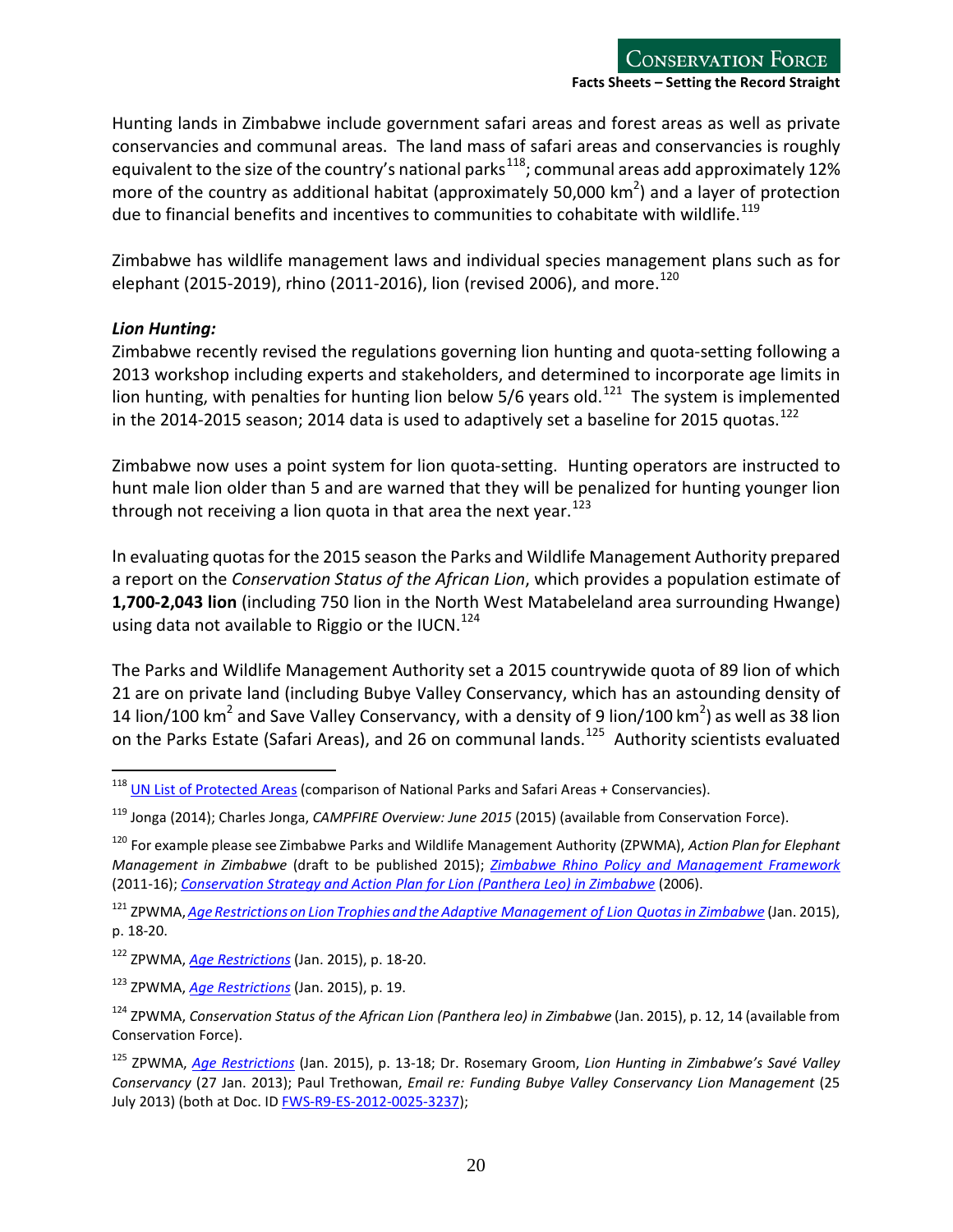the lion population of Zimbabwe and concluded that a quota of 89 lion was sustainable. The Hwange population is part of a lion "stronghold" and has been stable or increasing since at least 1973.[126](#page-20-0)

#### *Elephant Hunting:*

Zimbabwe's elephant population is approximately 82,000-83,000 animals.<sup>[127](#page-20-1)</sup> Its CITES quota of 500 represents only 0.6% of the population, within the accepted range to be sustainable and to maintain high trophy quality.<sup>[128](#page-20-2)</sup>

Elephant hunting is a major source of revenue for its economy, Parks and Wildlife Management Authority, and rural communities, to be used for anti-poaching/scout patrols, censuses, problem animal control, and for community projects and household distributions.<sup>129</sup> Elephant hunting revenue helps support 777,000 families.<sup>[130](#page-20-4)</sup>

Elephant hunting generates millions of dollars in fees for the Parks and Wildlife Management Authority's operating budget, to be used for wildlife management and anti-poaching, including almost 40,000 "man days" of ranger patrols in 2014. $^{131}$  $^{131}$  $^{131}$ 

Contrary to some media statements, poaching in Zimbabwe is not as rampant as in many other countries. For 2014, the Parks and Wildlife Management Authority reported only 139 elephant poached, and prior to that, the numbers were only 212 in 2012 and 293 in 2013, even including the 105 elephant poisoned in Hwange National Park.<sup>[132](#page-20-6)</sup>

One reason for the controlled poaching may be significant anti-poaching assistance provided by tourist hunting operators. For instance, the Dande Anti-Poaching Unit (DAPU) run by Charlton McCallum Safaris reduced the elephant carcasses in its area from 40 in 2010 to only 7 in 2014.<sup>[133](#page-20-7)</sup> In 2014, DAPU expended over \$72,661 for salaries, rations, rewards, equipment, and vehicles,

<span id="page-20-0"></span><sup>126</sup> Philippe Chardonnet (ed.), *[Conservation of the African Lion: Contribution to a](http://www.conservationforce.org/pdf/conservationoftheafricanlion_study_3_of_5.pdf) Status Survey* (2002), p. 82; [Riggio](http://dukespace.lib.duke.edu/dspace/bitstream/handle/10161/3714/Riggio_MP.pdf?sequence=1) (2011), p. 33; ZPWMA, *Conservation Status of the African Lion (Panthera leo) in Zimbabwe* (Jan. 2015), p. 12-15 (available from Conservation Force).

<span id="page-20-1"></span> $127$  Dunham et al. (2015) (to be published).

<span id="page-20-2"></span><sup>128</sup> Rowan B. Martin, *Ban on the Import of Elephant Trophies into the USA from Tanzania and Zimbabwe: Analysis & Opinion, Part II* (2014) (available from Conservation Force).

<span id="page-20-3"></span><sup>129</sup> ZPWMA, *Response* (June 2015).

<span id="page-20-4"></span><sup>130</sup> Charles Jonga, *CAMPFIRE Overview: June 2015* (2015) (available from Conservation Force).

<span id="page-20-5"></span><sup>131</sup> ZPWMA, *Response* (June 2015).

<span id="page-20-6"></span><sup>132</sup> ZPWMA, *Response* (Dec. 2014).

<span id="page-20-7"></span><sup>133</sup> Charlton McCallum Safaris, *[DAPU Report](http://www.cmsafaris.com/african-elephant-research/DAPU%20First%20quarter%20newsletter%202015.pdf)* (2014) (available from Conservation Force).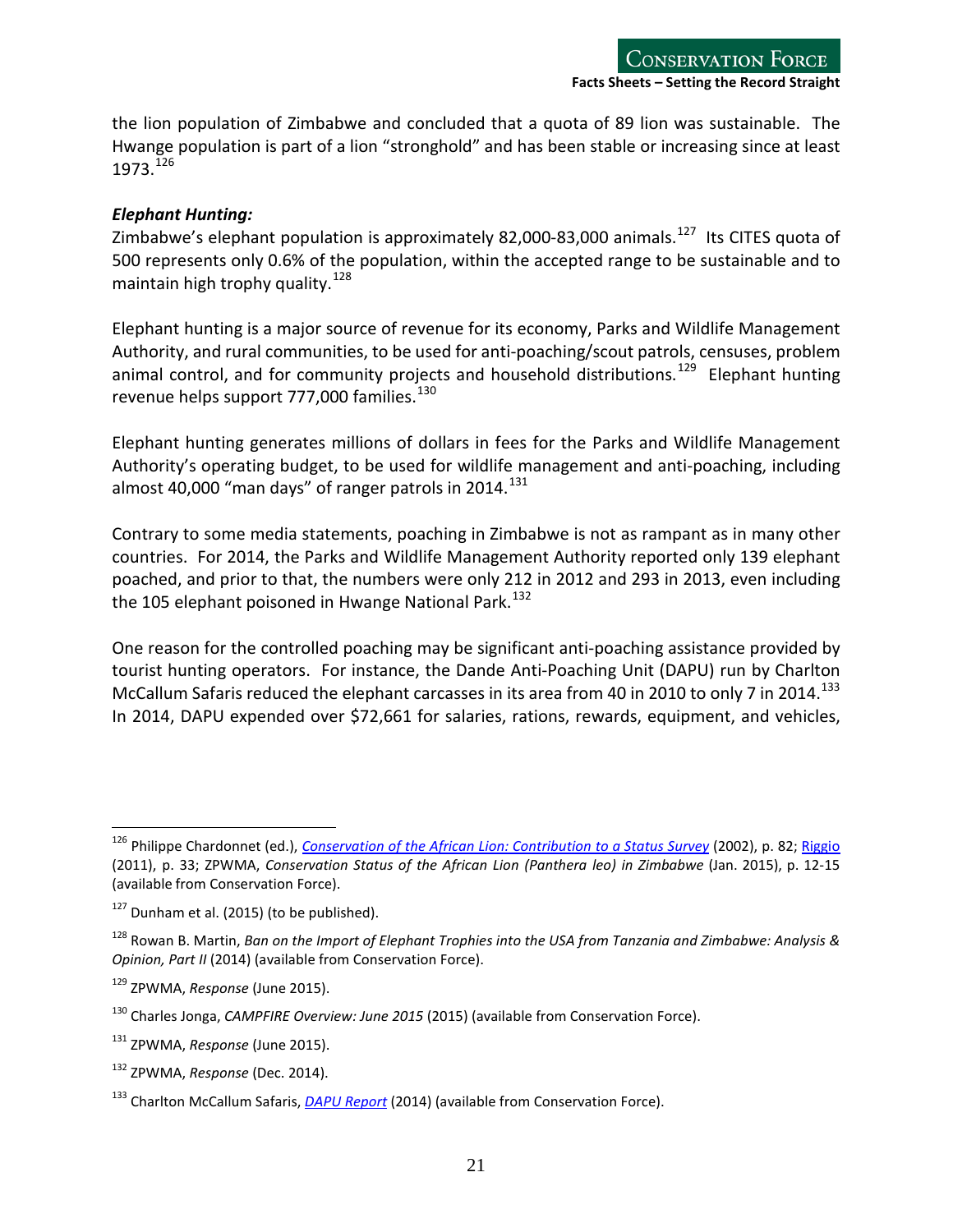and its 2015 budget is \$80,837+.<sup>[134](#page-21-1)</sup> DAPU's funding comes from Charlton McCallum's safari revenue and generous additional donations made by hunting clients.<sup>[135](#page-21-2)</sup>

<span id="page-21-0"></span>DAPU is but one example. In 2014 the Safari Operators Association of Zimbabwe collected data from a sample of 14 operators and found they "spent a combined total of \$957,843 on antipoaching in their areas and this employs 245 people specifically for anti-poaching. $136$ 

# *Myth 9: Hunting is unethical.[137](#page-21-4)*

Hunting ethics exist and are enforced through different codes, including those of hunting clubs, operators' associations, and range nations:

- In late June 2015, the Zimbabwe Parks and Wildlife Management Authority, Professional Hunters and Guides Association (ZPHGA), and Safari Operators Association of Zimbabwe (SOAZ) held a workshop on "The Future of Trophy Hunting in Zimbabwe." One item on the short-term work plan is to revise the Code of Conduct and best practices guide.<sup>[138](#page-21-5)</sup>
- Similarly, the professional hunters and safari associations of Namibia, South Africa, and Tanzania all maintain codes of conduct or hunting codes and hold their members to high ethics standards.<sup>139</sup> PHASA's code requires its members to "obey the laws of any country in which he operates at any time in professional hunting or related activities," "conduct himself in a manner which will reflect honesty, integrity and morality and not allow material gain to supersede such principles," and "respect the natural resources of the country in which he hunts," among other things.
- Safari Club International maintains a Code of Ethics and a Code of Ethics Committee to guide members in ethical hunting practices.  $140$

Walter Palmer should be considered innocent until proven guilty, but even if he is guilty, does one poor example support calls to end the tourist hunting industry? It certainly should not. Myriad examples of cheating in baseball (including betting and steroids) does not mean America's pasttime should be a thing of the past.<sup>141</sup> Plagiarism and lying in national media has not led to calls

<span id="page-21-1"></span><sup>134</sup> *[DAPU Report](http://www.cmsafaris.com/african-elephant-research/updates.html)* (2014) (available from Conservation Force).

<span id="page-21-2"></span><sup>135</sup> *[DAPU Report](http://www.cmsafaris.com/african-elephant-research/dande-anti-poaching.htm)* (2014) (available from Conservation Force).

<span id="page-21-3"></span><sup>136</sup> Safari Operators Association of Zimbabwe (SOAZ), *Report* (2014) (available from Conservation Force).

<span id="page-21-4"></span><sup>&</sup>lt;sup>137</sup> This myth has been spread by, for example, the Humane Society U.S.' CEO in a recent [blog post.](http://blog.humanesociety.org/wayne/2015/08/cecil-killing-offers-prospect-of-sweeping-reforms.html?credit=blog_post_082415_idhome-page)

<span id="page-21-5"></span><sup>138</sup> ZPWMA, *Summary Proceedings of National Workshop on the Future of Trophy Hunting in Zimbabwe* (22-23 June 2015).

<span id="page-21-6"></span><sup>139</sup> For instance, NAPHA, *[Mission Statement](http://www.napha-namibia.com/about-napha/mission-statement/)*; PHASA, *[Code of Conduct](http://www.phasa.co.za/about-phasa/code-of-conduct.html)*; TAHOA/TPHA *[Website](http://tzpha.com/index.html)* (accessed Aug. 2015).

<span id="page-21-7"></span><sup>140</sup> Safari Club International, *[SCI Hunters' Code of Ethics](http://member.scifirstforhunters.org/static/Field-Manual/2007-2008/pdfs/Ethics_Process.pdf)* (accessed Aug. 2015).

<span id="page-21-8"></span><sup>&</sup>lt;sup>141</sup> [Pete Rose](http://espn.go.com/espn/otl/story/_/id/13114874/notebook-obtained-lines-shows-pete-rose-bet-baseball-player-1986) is an obvious example of betting in baseball. Cheating through steroid use has been the subject of many investigations, documented in th[e Mitchell Report](http://files.mlb.com/mitchrpt.pdf) by former Senator George Mitchell.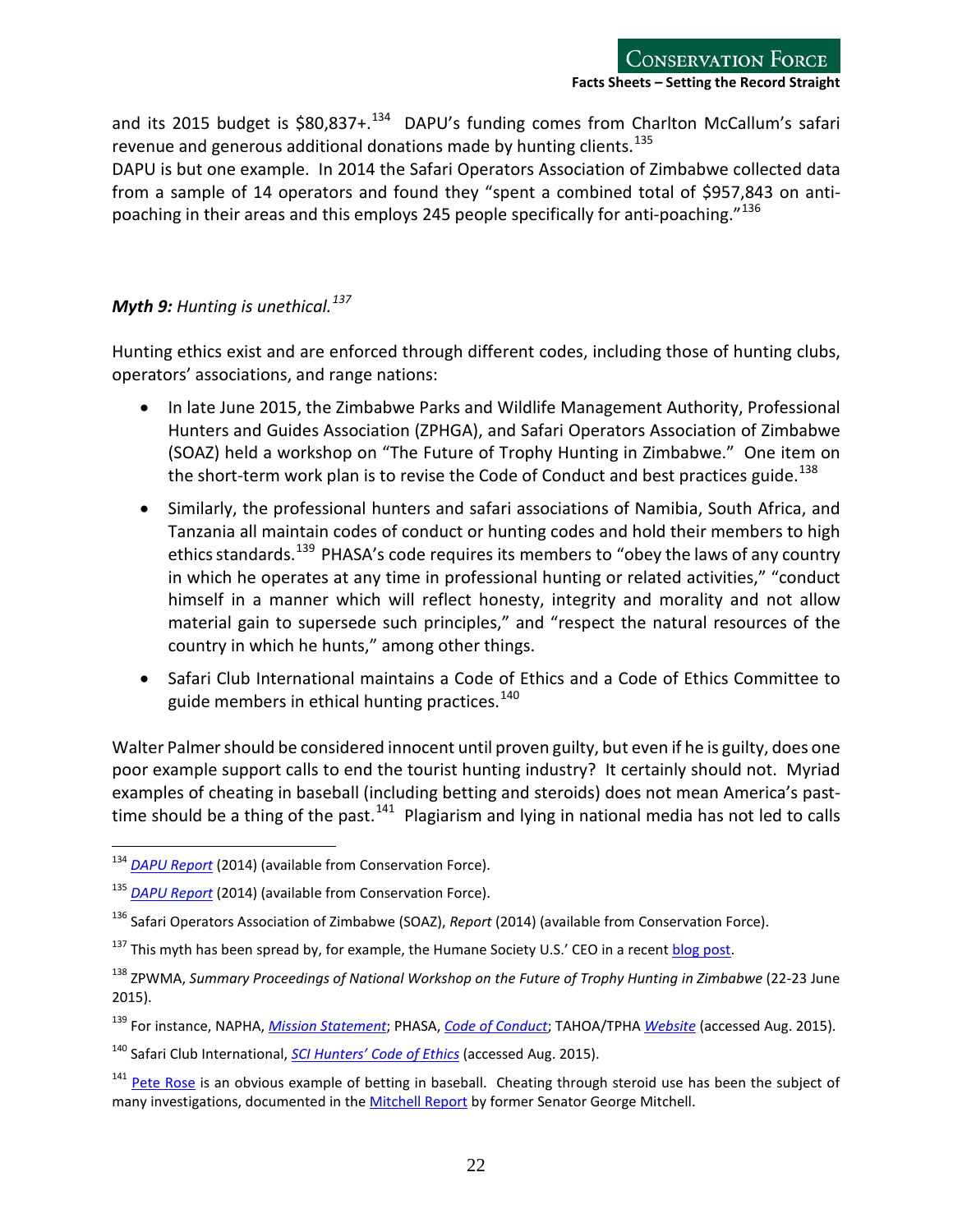to disband newspapers or TV news, even when the media is ostensibly charged with reporting the "truth" to the public.<sup>142</sup> The United States has had a sitting President resign, and yet there are no calls to do away with the Presidency. The same principle should apply to tourist hunting. This myth is sustained on the concept of protecting an individual animal's life. But that is not the ethics of conservation. Conservation is intended to protect the many – to ensure the survival of a species, even at the expense of an individual. As the author of *Game Change* emphasized:

Conservation has been subsumed by animal rights. These are not the same things. Individual animals – recently Cecil and Jericho – have become more important in the Age of Social Media than species stability, habitat preservation, and pragmatic if uncomfortable policies that would actually encourage the preservation of wildlife. This is understandable: it's easier to scream in outrage over the killing of a highly charismatic lion with a cute name, sign a Change.org petition, and move on to posting selfies, than it is to actually investigate the deep forces behind the African wildlife holocaust. But emoting over Cecil isn't going to save the African lion. The African lion is not the Lion King, just as Daffy Duck is not representative of a typical mallard in a North American marsh. We don't live in a cartoon and our problems are not solved by anthropomorphizing wildlife. Blanket trophy hunting bans may make us feel better, but they will only accelerate the slaughter.<sup>[143](#page-22-1)</sup>

Similarly, a scientist commission by an anti-hunting organization concluded in a written report:

Actions to upgrade lions from Appendix II to Appendix I of CITES with a view to limiting or eliminating trophy hunting … may not be desirable if the ultimate result is well managed sustainable utilisation is replaced with agricultural expansion and attendant un-managed efforts to eliminate lions as a 'problem' species…. While support for trophy hunting is contrary to the epistemology and objectives of Born Free Foundation, **there should be a tacit recognition that well-managed trophy hunting secures wildlife habitat and can be a significant component of predator conservation landscapes**. [144](#page-22-2)

There are also comments in the media criticizing the taking of wildlife "trophies."<sup>[145](#page-22-3)</sup>

<span id="page-22-0"></span><sup>142</sup> [Jayson Blair](http://www.nytimes.com/2003/05/11/us/correcting-the-record-times-reporter-who-resigned-leaves-long-trail-of-deception.html) was a promising young *New York Times* reporter forced to resign on discovery of plagiarism and fabrication. According to the *Times*, Blair "misled readers and *Times* colleagues with dispatches that purported to be from Maryland, Texas and other states, when often he was far away, in New York. He fabricated comments. He concocted scenes. He lifted material from other newspapers and wire services … And he used these techniques to write falsely about emotionally charged moments in recent history...." [Brian Williams](http://www.usatoday.com/story/news/nation/2015/06/19/brian-williams-nbc-today-anchor-apologizes/28971565/) is a more recent example of fabrication in the media  $-$  and is being given a new role at [MSNBC.](http://www.google.com/url?sa=t&rct=j&q=&esrc=s&source=web&cd=7&cad=rja&uact=8&ved=0CDwQFjAGahUKEwjV4Y7mr8fHAhVLMogKHdF7CXw&url=http%3A%2F%2Fwww.thedailybeast.com%2Farticles%2F2015%2F06%2F18%2Fwhy-is-brian-williams-good-enough-for-msnbc-but-not-nbc.html&ei=)

<span id="page-22-1"></span><sup>143</sup> Glen Martin, *[Lionizing Cecil](http://alumni.berkeley.edu/california-magazine/just-in/2015-08-05/lionizing-cecil-makes-us-feel-good-trophy-hunting-ban-will)* (2015).

<span id="page-22-2"></span><sup>144</sup> Dr. A.J. Loveridge and Dr. S. Canney, *Report to the Born Free Foundation* (Feb. 2009), p. 31 (available from Conservation Force).

<span id="page-22-3"></span><sup>&</sup>lt;sup>145</sup> For instance, animal rights group Friends of Animals publicizes an [image](http://purrandroar.com/tag/ban-trophy-hunting/) with a trophy cup ("this is a trophy"), a lion ("this is a lion"), and a man with a gun ("this is a coward").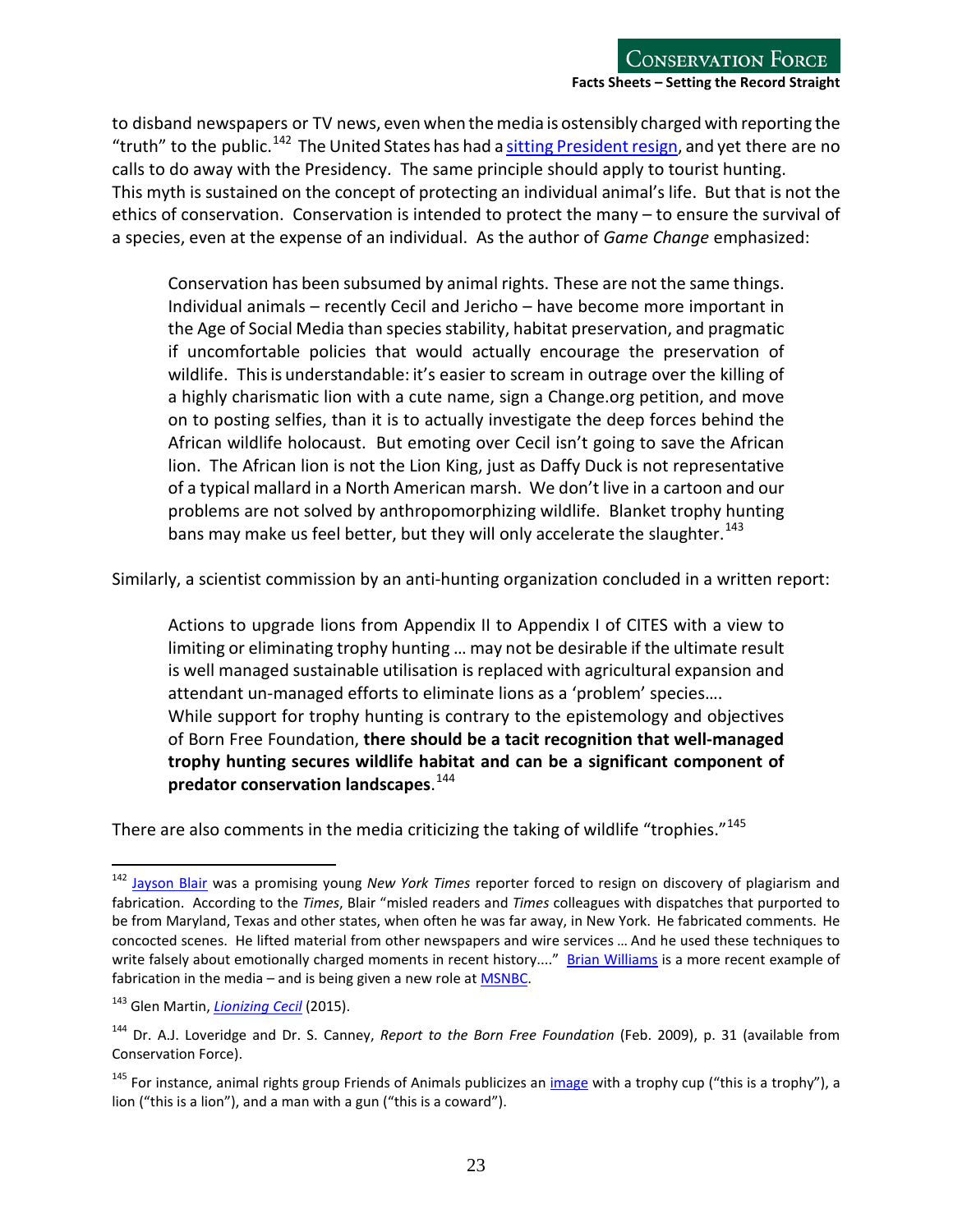However, trophies are part of a hunter's ethic. Hunters do not and should not waste any part of a harvested animal. And by law, a "sport-hunting trophy" is any identifiable part of an animal taken on a licensed hunt for personal use.<sup>146</sup> Taking a trophy (and importing it, if necessary) for personal display reflects the respect and high regard held by the hunter for the hunt and the game species. Keeping a trophy honors both the hunt and the animal. A successful hunt should be celebrated and memorialized – which is what a trophy does.

Additionally, taxidermy is a time-honored art and basically a scientific practice. It is a significant industry and revenue/job creation benefit of tourist trophy hunting.<sup>[147](#page-23-2)</sup>

### <span id="page-23-0"></span>*Myth 10: Listing the African lion under the Endangered Species Act (ESA) will help it recover.*<sup>[148](#page-23-3)</sup>

Listing the lion (or any other foreign species) under the ESA does little to help it recover because the ESA does not apply outside U.S. jurisdiction (U.S. territory and the high seas).  $^{149}$  $^{149}$  $^{149}$ 

The benefits of listing to a domestic species, such as designation of critical habitat and required preparation of a recovery plan, do not extend to listed foreign species.<sup>[150](#page-23-5)</sup> The effect of listing to a foreign species is that the import into the U.S. – but not the take in the foreign country – may be prohibited. $151$ 

The USFWS only lists foreign species because the ESA states: "The Secretary shall … determine whether any species is an endangered species or a threatened species," $^{152}$  $^{152}$  $^{152}$  without distinguishing between native and foreign species. And because the ESA directs the Secretary to only consider five factors in making a listing determination,<sup>[153](#page-23-8)</sup> the USFWS does not evaluate if the proposed listing will have positive **or** negative effects on the species, as admitted in the proposed listing for

<span id="page-23-1"></span><sup>&</sup>lt;sup>146</sup> [79 Fed. Reg. 30399,](http://www.gpo.gov/fdsys/pkg/FR-2014-05-27/pdf/2014-11329.pdf) 30428 (27 May 2014).  $\overline{a}$ 

<span id="page-23-2"></span><sup>147</sup> PHASA, *[Economic Contribution: Hunting](https://www.environment.gov.za/sites/default/files/docs/economic_contribution_ofhunting.pdf)* (11-12 Nov. 2013), slide 10 (estimated value of taxidermy based only on the top 5 income earners: R60 million (~\$ 4.57 million)).

<span id="page-23-3"></span><sup>&</sup>lt;sup>148</sup> This myth has been spread by, for example, the North American Director of the International Fund for Animal Welfare (IFAW), in an op-ed posted on National Geographic'[s website.](http://news.nationalgeographic.com/news/2013/08/130802-lions-trophy-hunting-extinction-opinion-animals-africa-conservation/)

<span id="page-23-4"></span><sup>149</sup> USFWS Branch of Foreign Species, *[Endangered](http://www.fws.gov/endangered/esa-library/pdf/foreign_species.pdf) Species Program* and *[Endangered](http://www.fws.gov/endangered/what-we-do/international-activities.html) Species*(Apr. 2011) ("The [ESA] requires the Service to list species as endangered or threatened regardless of which country the species lives in … By regulating activities, the United States ensures that people under the jurisdiction of the United States do not contribute to the further decline of listed species … the ESA's prohibitions regarding listed species apply only to people subject to the jurisdiction of the U.S. …").

<span id="page-23-5"></span><sup>&</sup>lt;sup>150</sup> For example, [50 C.F.R. § 424.12\(](http://www.google.com/url?sa=t&rct=j&q=&esrc=s&source=web&cd=2&cad=rja&uact=8&ved=0CCgQFjABahUKEwiWkun-5snHAhVKNogKHUl9AZk&url=http%3A%2F%2Fwww.gpo.gov%2Ffdsys%2Fgranule%2FCFR-2000-title50-vol2%2FCFR-2000-title50-vol2-sec424-12&ei=HEvfVZaUGcrsoATJ-oXICQ&us)h) (2015) ("Critical habitat shall not be designated within foreign countries or in other areas outside of United States jurisdiction.").

<span id="page-23-6"></span><sup>151</sup> For instance, see USFWS Branch of Foreign Species, *[Endangered Species Program](http://www.fws.gov/endangered/esa-library/pdf/foreign_species.pdf)* (Apr. 2011).

<span id="page-23-7"></span> $152$  [16 U.S.C. § 1533\(](https://www.google.com/url?sa=t&rct=j&q=&esrc=s&source=web&cd=2&cad=rja&uact=8&ved=0CCYQFjABahUKEwjM4eyswsPHAhWXGpIKHb-8A_I&url=http%3A%2F%2Fwww.gpo.gov%2Ffdsys%2Fgranule%2FUSCODE-2011-title16%2FUSCODE-2011-title16-chap35-sec1533&ei=Yv_bVcyoGJe1yAS_-Y6QDw&usg=AFQjCNGjeVPCYZDINwZXn_tpJS-KMgR9Eg&sig2=MPVnXnoXwR2sVbe9U6_AGA)1) (2015).

<span id="page-23-8"></span><sup>153</sup> USFWS Branch of Foreign Species, *[Endangered Species Program](http://www.fws.gov/endangered/esa-library/pdf/foreign_species.pdf)* (Apr. 2011).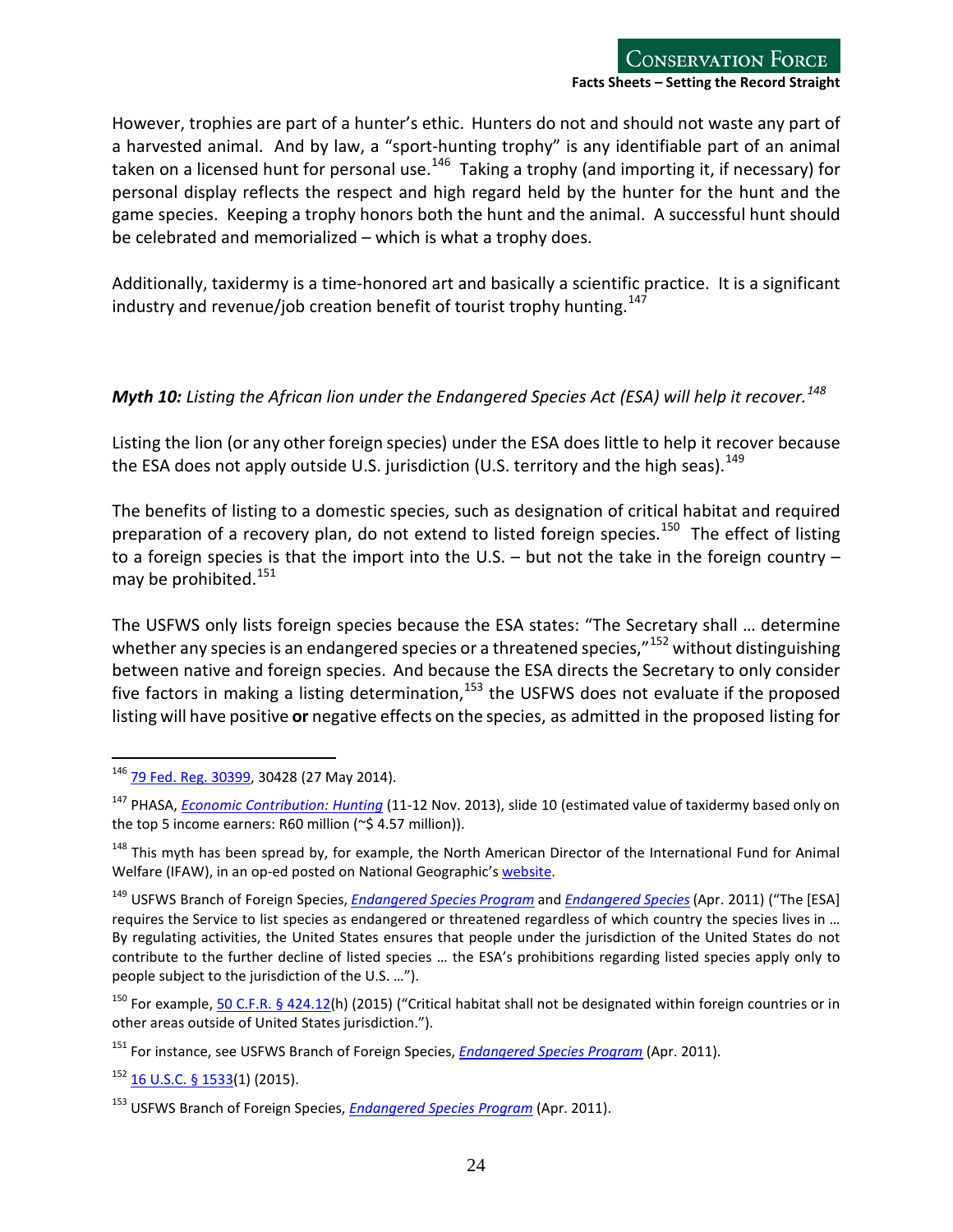the African lion ("We have not analyzed the costs or benefits of this rulemaking action because the Act precludes consideration of such impacts on listing and delisting determinations.").<sup>[154](#page-24-1)</sup>

In short, ESA listing benefits native species, but does little for foreign species other than restrict import of tourist-hunted trophies. For this reason, as explained above, countries like Namibia, Tanzania, Zambia, and Zimbabwe oppose the proposed listing.

#### <span id="page-24-0"></span>*Myth 11: Myths about Cecil the lion.*

The following myths have been widely repeated (not *reported*, as there appears to be little factchecking) in a wide range of media, from CNN and ABC News to-issue specific blogs and animal rights organizations' press releases.

• *Myth:* The Zimbabwe Conservation Task Force (ZCTF) is a reputable organization.

*Fact:* ZCTF was sanctioned by Zimbabwe Parks and Wildlife Management Authority for "making malicious and reckless statements on wildlife issues in Zimbabwe." $155$ 

This sanction is not surprising – a FOIA request submitted by Conservation Force last year revealed the USFWS learned in **2002** ZCTF spread false information (i.e., allegations that a conservancy's rhino had been poached, which were then dispelled by the conservancy manager).<sup>[156](#page-24-3)</sup>

ZCTF admitted in retracting its false report of Jericho's death that it is far removed from Hwange.<sup>157</sup> ZCTF's Chair, Johnny Rodrigues, is an anti-hunter, and has joined Friends of Animals in a suit against the USFWS to stop the import of black rhino trophies from Namibia.<sup>[158](#page-24-5)</sup>

• *Myth:* Cecil suffered for "40 hours" before he was tracked and killed.

<sup>&</sup>lt;sup>154</sup> [79 Fed. Reg. 64472,](http://www.fws.gov/endangered/what-we-do/pdf/201410294_African-lion_Proposed_Rule.pdf) 64472 (29 Oct. 2014).  $\overline{a}$ 

<span id="page-24-2"></span><span id="page-24-1"></span><sup>155</sup> ZPWMA, *Condition of Hunts Outside Parks Estates in Zimbabwe* (7 Aug. 2015) (available from Conservation Force).

<span id="page-24-3"></span><sup>&</sup>lt;sup>156</sup> The FOIA information is available from Conservation Force.

<span id="page-24-4"></span><sup>157</sup> *ZCTF Report – Aug. 2015* (Aug. 2, 2015) ("Bear in mind, I live 900km away from Hwange so I couldn't go and check for myself….") (available from Conservation Force). Although ZCTF's website does not give a physical address, it is reported that Johnny Rodrigues is based in Harare – not close to any national park in Zimbabwe.

An article in *The Guardian* (UK) compared ZCTF's "level of credibility" to the *National Enquirer*, and WildCRU's Brent Stapelkamp said "this type of misinformation is characteristic of that particular source." Amanda Holpuch, *[Cecil the](http://www.theguardian.com/environment/2015/aug/01/jericho-not-dead-cecil-the-lion-zimbabwe)  [Lion's 'Brother' Jericho Alive and Well Despite Rumors, Say Researchers](http://www.theguardian.com/environment/2015/aug/01/jericho-not-dead-cecil-the-lion-zimbabwe)*, The Guardian (2 Aug. 2015). Another lion researcher called ZCTF a "menace," not taken seriously in Zimbabwe. Pers. comm. (Aug. 2015). Such statements were not picked up by U.S. media,

<span id="page-24-5"></span><sup>158</sup> *ZCTF Report Aug. 2015 – Conservation or Not?* (26 Aug. 2015); *Amended Complaint*, in *Friends of Animals v. Ashe*, 15-CV-653 (D.D.C. 2015) (available on PACER or from Conservation Force).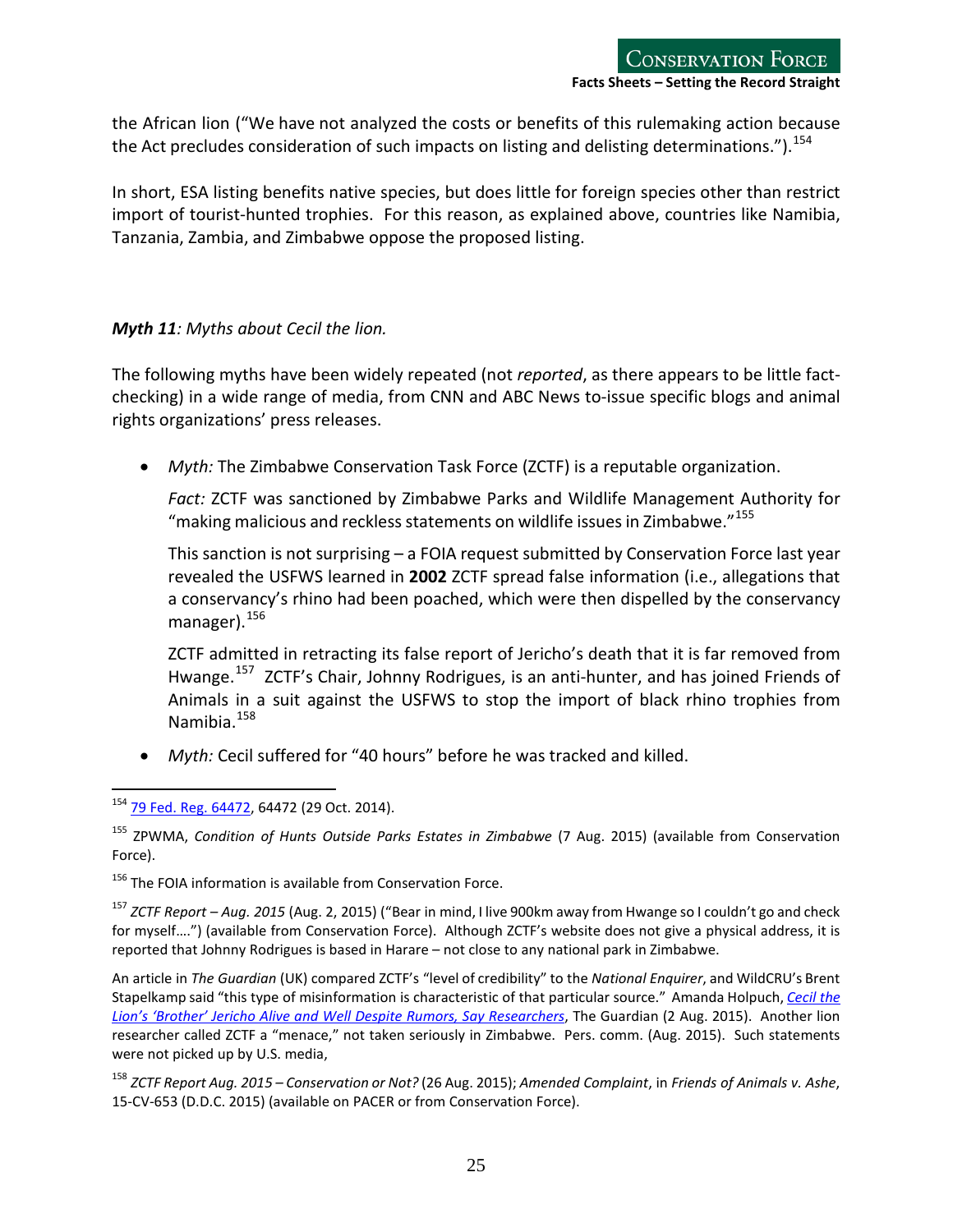*Fact:* The misrepresentation that the lion suffered for 40 hours was refuted by ABC's 20/ 20 episode and local Zimbabweans<sup>[159](#page-25-0)</sup> familiar with the Gwayi Valley Conservancy. Our information is that the lion was shot at night with an arrow and tracked the next morning (less than 12 hours later).

• *Myth:* Cecil was "lured" out of Hwange National Park by "dragging bait."

Fact: Baiting of predators is not illegal in Zimbabwe (or Alaska, Minnesota, etc.), <sup>[160](#page-25-1)</sup> but it seems baiting did not occur. Reports from Gwayi Valley Conservancy<sup>[161](#page-25-2)</sup> confirm that an elephant which died of natural causes attracted lion to feed. (It is not uncommon to see lion around the conservancy: a 2007 density survey estimated there were 22 resident  $\text{lion.}^{162}$ 

- *Myths:* Jericho, Cecil's "brother" was shot by a hunter, and a cub has been killed.
- *Fact:* Neither is true and both stories were retracted. Further, Jericho is not Cecil's "real" brother, but rather coalition partner – and a former rival – of Cecil's.<sup>[163](#page-25-4)</sup>
- *Myth:* Lion are endangered.

*Fact:* Lion are not listed as endangered under the ESA, CITES, or the *Red List*. The USFWS has specifically rejected an endangered ESA-listing and is considering a threatened ESA-listing (and range nations oppose this listing, as explained above).<sup>[164](#page-25-5)</sup> Lion are listed as Vulnerable on the *Red List*. [165](#page-25-6)

- *Myth:* Lion are declining in Hwange National Park.
	- *Fact:* According to the Parks and Wildlife Management Authority, lion populations in the NW Matabeleland/Hwange area are stable and have been since 1973 (500+).<sup>[166](#page-25-7)</sup>
- *Myth:* It is illegal to shoot a collared lion.

<span id="page-25-0"></span><sup>159</sup> ABC 20/ 20, *[The](http://abcnews.go.com/International/happened-harrowing-hours-cecil-lion-killed/story?id=33044279) [Hunter and the Hunter](http://abcnews.go.com/International/happened-harrowing-hours-cecil-lion-killed/story?id=33044279)* (15 Aug. 2015); Email from Hunters in Theo Bronkhorst's Camp (31 July 2015) (available from Conservation Force).

<span id="page-25-1"></span><sup>160</sup> Hanibal Goltom, *[Laws Related to Hunting Lions in Zimbabwe](http://blogs.loc.gov/law/2015/08/falqs-laws-related-to-hunting-lions-in-zimbabwe/)*, Library of Congress (4 Aug. 2015); [Lindsey et al.](http://journals.plos.org/plosone/article?id=10.1371/journal.pone.0029332) (2012), p. 2.

<span id="page-25-2"></span><sup>&</sup>lt;sup>161</sup> Email from Hunters in Theo Bronkhorst's Camp (31 July 2015) ("this lion was not lured out of the park by guts being dragged or calls being made. There was an elephant carcass that died of natural causes, 2 1/2 km out of the parks boundary. The [PH] and his hunter had seen a lion on the carcass so set up a blind to hunt that evening....") (available from Conservation Force); Zimbabwe Safari Operator, pers. comm. (11 Aug. 2015).

<span id="page-25-3"></span><sup>162</sup> ZPWMA, *Conservation Status* (2015), p. 14 (available from Conservation Force).

<span id="page-25-4"></span><sup>163</sup> ZPWMA, *[Jericho the Lion Is Alive and Well](http://www.zimparks.org/index.php/mc/220-jericho-alive-and-well)* (Aug. 2015) (noting Cecil and Jericho had no blood relation); ZPWMA, *[Latest on Cecil's Cubs](http://www.zimparks.org/index.php/mc/225-latest-on-cecil-s-cubs)* (Aug. 2015).

<span id="page-25-5"></span><sup>&</sup>lt;sup>164</sup> [79 Fed. Reg. 64472,](http://www.fws.gov/endangered/what-we-do/pdf/201410294_African-lion_Proposed_Rule.pdf) 64494 (29 Oct. 2014); as one example of opposition: Cameroon, Namibia, Mozambique, South Africa, Tanzania, Zimbabwe, Zambia, *[Letter](http://www.regulations.gov/%23!documentDetail;D=FWS-R9-ES-2012-0025-7052)* re: Proposed Rule (Doc. ID FWS-R9-ES-2012-0025-7052).

<span id="page-25-6"></span><sup>&</sup>lt;sup>165</sup> [Bauer et al.](http://www.iucnredlist.org/details/full/15951/0) (2015).

<span id="page-25-7"></span><sup>166</sup> ZPWMA, *Conservation Status* (2015), p. 12-14 (available from Conservation Force).